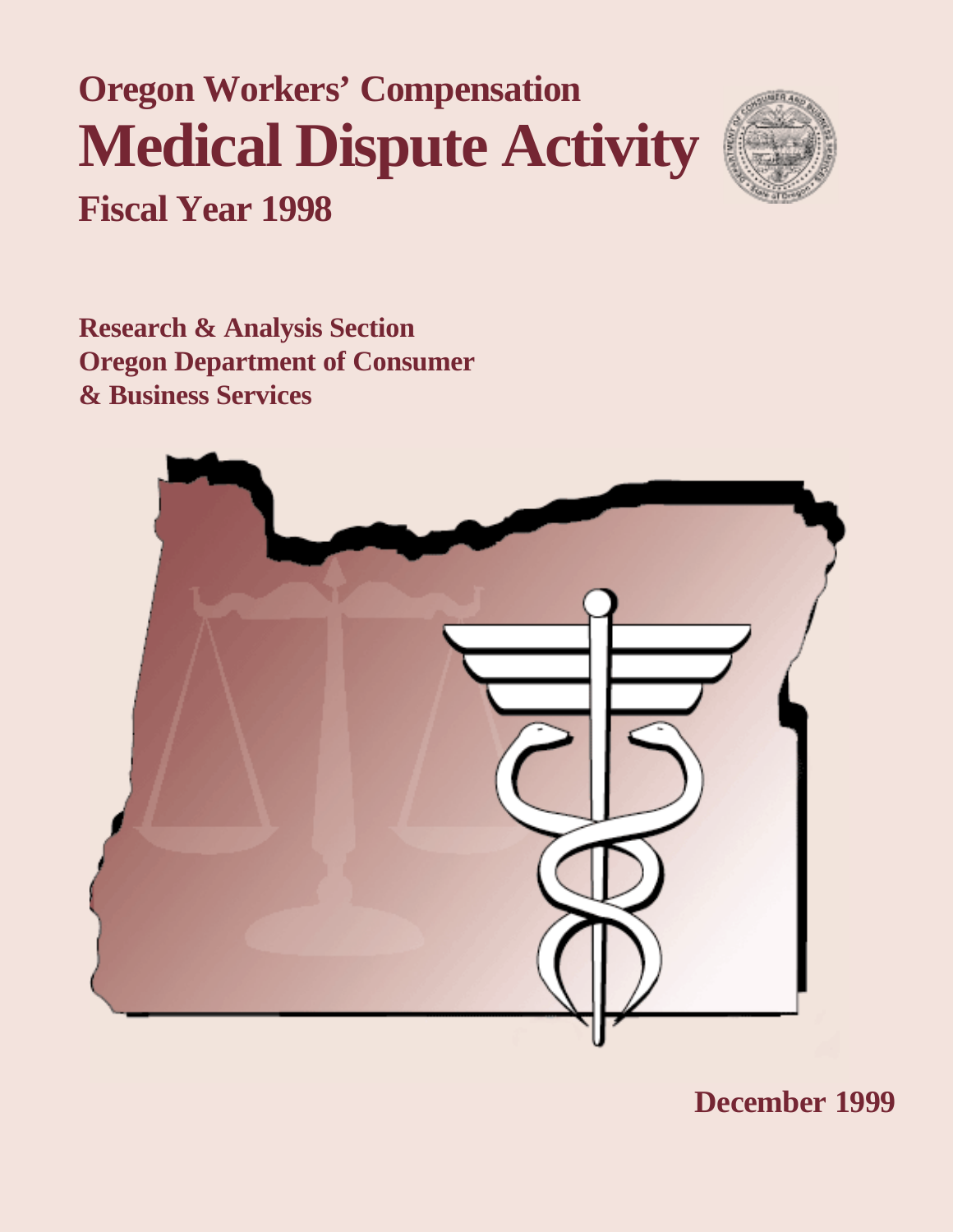# **Oregon Workers' Compensation Medical Dispute Activity Fiscal Year 1998**

**Oregon Department of Consumer & Business Services** Director, Mike Greenfield

> **Workers' Compensation Division** Administrator, Mary Neidig

**Information Management Division** Administrator, Dan Adelman

**Research & Analysis Section** Manager, Ed Bissell Assistant Manager, Kathy Thomas Research Analyst, David Burgess

December 1999

In compliance with the Americans with Disabilities Act (ADA), this publication is available in alternative formats by calling (503) 378-4100 (V/TTY).

*The information in this report is in the public domain and may be reprinted without permission. Visit the DCBS Web site at: http://www.cbs.state.or.us*



AENT OF Research & Analysis Section 350 Winter St. NE, Room 300 Salem, Oregon 97301-3880  $5(503) 378 - 8254$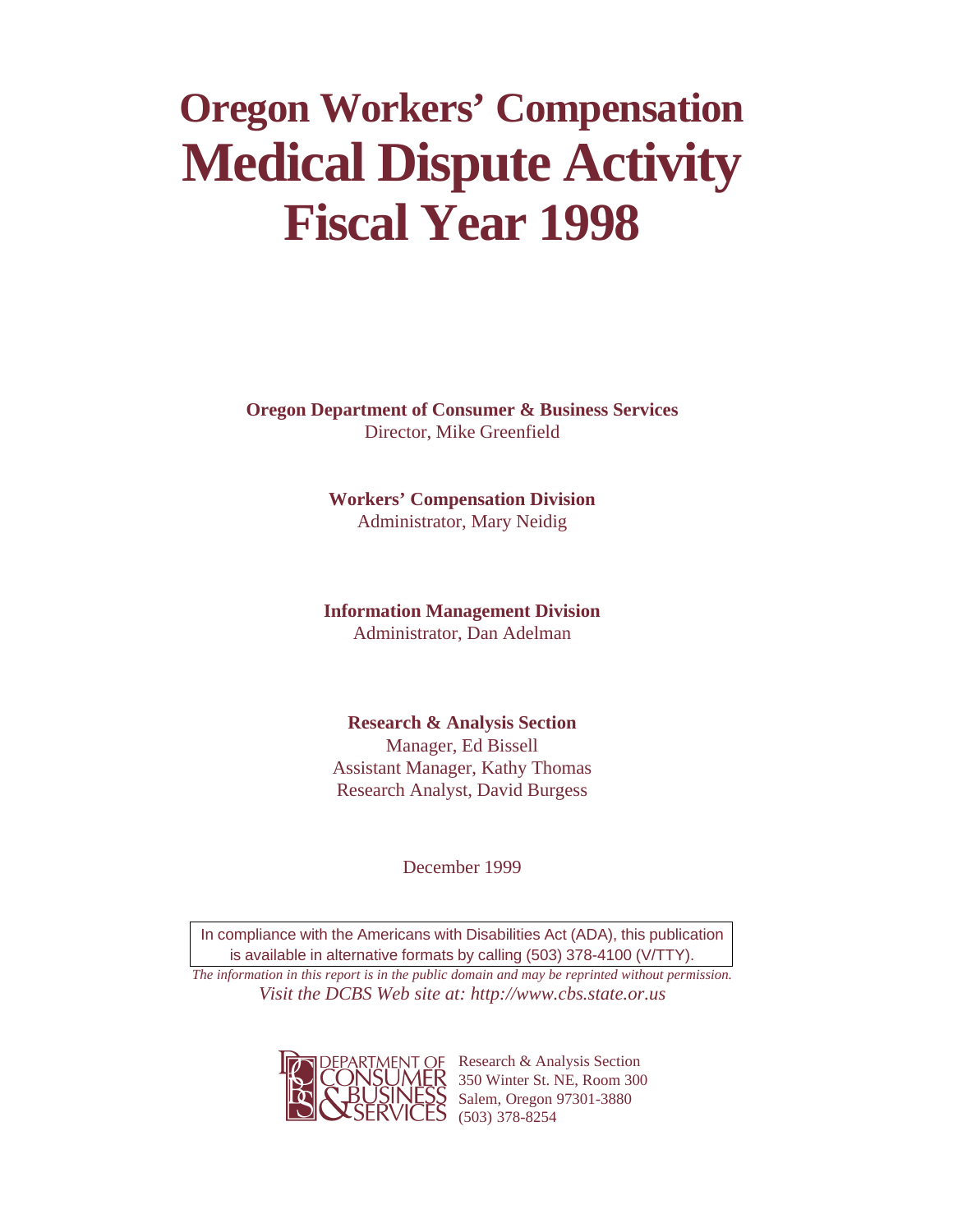## **Table of contents**

## **Text tables**

## **Figures**

| 6.  |                                                                 |  |
|-----|-----------------------------------------------------------------|--|
|     |                                                                 |  |
|     | <b>Appendices</b>                                               |  |
|     |                                                                 |  |
|     |                                                                 |  |
|     |                                                                 |  |
|     | Appendix D. Tables:                                             |  |
|     |                                                                 |  |
| 2.  |                                                                 |  |
| 3.  |                                                                 |  |
| 4.  |                                                                 |  |
| 5.  |                                                                 |  |
| 6.  |                                                                 |  |
| 7.  |                                                                 |  |
| 8.  |                                                                 |  |
| 9.  |                                                                 |  |
| 10. | Average number of processing days on disputes resolved by order |  |
|     |                                                                 |  |
| 11. |                                                                 |  |
| 12. | Average number of processing days for phases of resolution      |  |
|     |                                                                 |  |
| 13. |                                                                 |  |
| 14. |                                                                 |  |
| 15. |                                                                 |  |
| 16. |                                                                 |  |
| 17. |                                                                 |  |
| 18. |                                                                 |  |
|     |                                                                 |  |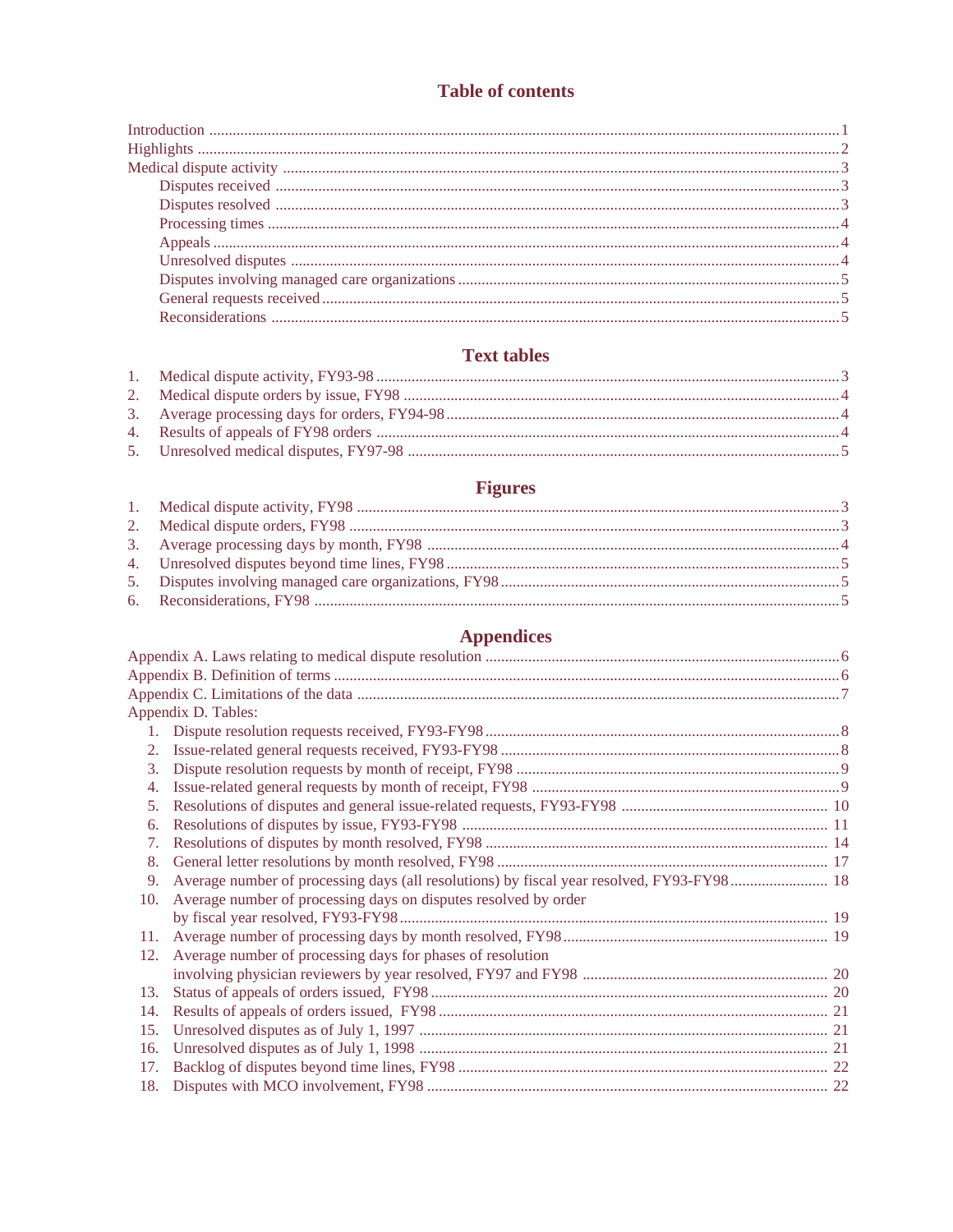## **Introduction**

Workers' compensation medical dispute resolution within the Department of Consumer & Business Services is provided by the Medical Review Unit of the Workers' Compensation Division. This unit provides dispute resolution for insurers, medical providers, and injured workers through the implementation of an administrative process as mandated by the Oregon Revised Statutes and Administrative Rules.

Under Workers' Compensation Law, insurers, medical providers, and injured workers may request review of disputes by the director. Review may be requested for disputes related to fees, medical treatment, palliative care, changes of attending physician, or requests for additional insurer medical exams (IMEs). Standards for submission of these requests are defined by Administrative Rule and by Bulletin.

In February of 1990, a new section of the Workers' Compensation Division, the Medical Review and Abuse Section, was created to resolve medical disputes. In 1992, during the reorganization of the Workers' Compensation Division, two issues, previously the responsibility of the Medical Review and Abuse Section, were moved to the Benefits Section. The Medical Review and Abuse Section was also reorganized and renamed the Medical Review Unit. This unit now resolves disputes related to palliative care, medical treatment, medical services and fees. The Benefits Section currently resolves disputes related to changes of attending physician and requests for additional IMEs.

This statistical report presents information regarding the medical dispute activity in the areas of palliative care, medical services, medical treatment, fees, change of attending physician, and IMEs for fiscal year 1998 (FY98). The data include disputes received, disputes resolved, processing times, appeals of the orders, backlog, general requests, and reconsiderations. More detailed information is available upon request from the Research & Analysis Section of the Department of Consumer & Business Services.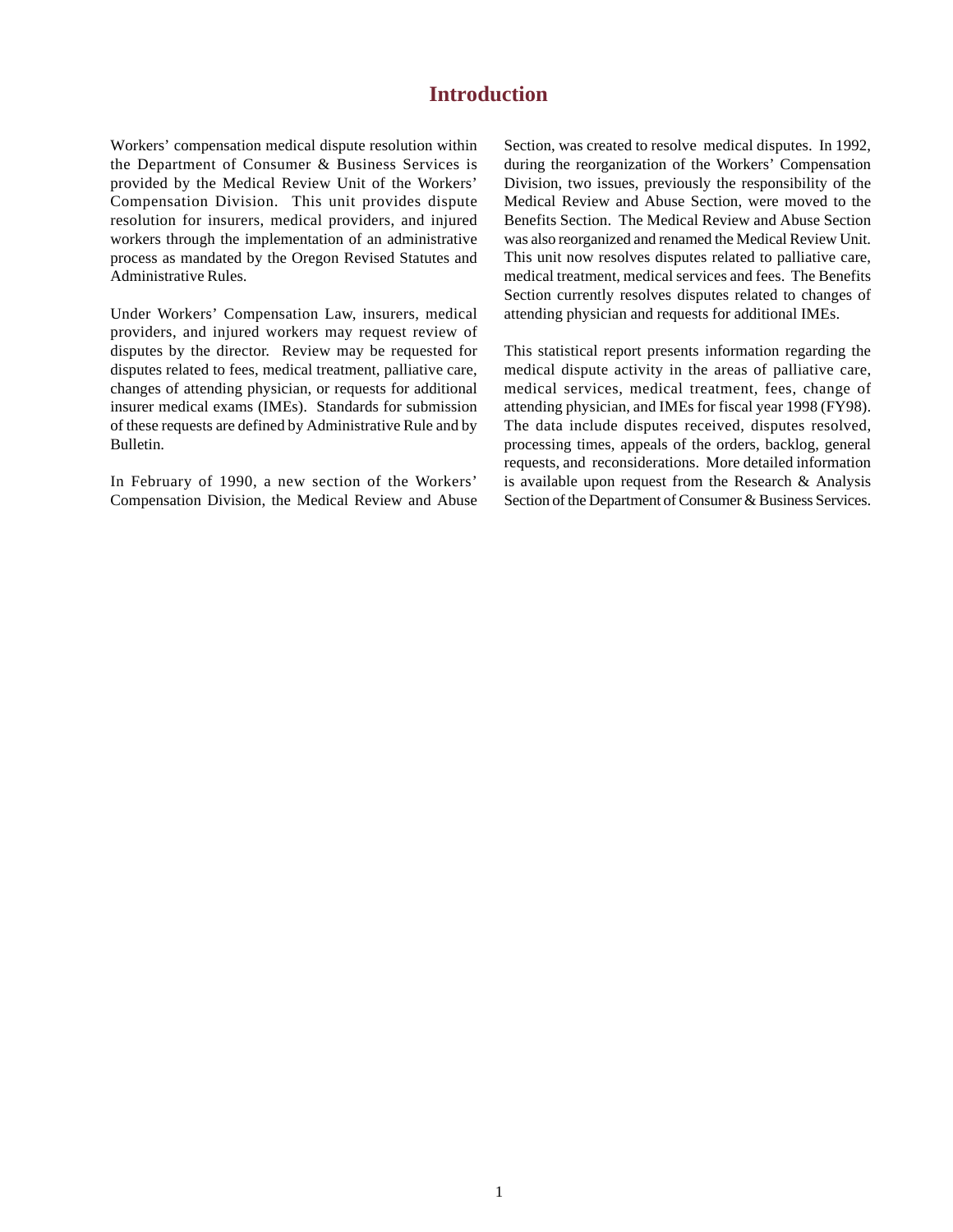## **Highlights**

- In FY98, 829 medical disputes were received by the Workers' Compensation Division (WCD). Of these, 423 (51 percent) were medical services disputes, 188 (23 percent) were treatment disputes, 139 (17 percent) were fee/unpaid medical bill disputes, 34 (4 percent) were change of physician disputes, 32 (4 percent) were palliative care disputes, and 13 (2 percent) were insurer medical exam (IME) requests.
- An average of 69 disputes were received per month in FY98 ranging from a low of 47 in February 1998 to a high of 118 in August 1997.
- A total of 794 medical disputes were resolved in FY98 averaging 66 per month. Monthly resolutions ranged from a low of 38 in January 1998 to a high of 88 in September 1997.
- Of the 794 disputes resolved, 351 (44 percent) were dismissed, 210 (26 percent) were approved, 156 (20 percent) were disapproved, and 39 (5 percent) were partially approved.
- Of the 794 resolutions in FY98, 357 (45 percent) resolved medical services disputes, 202 (25 percent) were fee/ unpaid medical bill dispute orders, 166 (21 percent) were treatment dispute orders, 32 (4 percent) resolved change of physician disputes, 24 (3 percent) were palliative care dispute orders, and 13 (2 percent) were resolved IME requests.
- The total number of processing days from the initial receipt of the dispute to resolution averaged 101 days in FY98 as compared to 117 days in FY97 for those disputes resolved by order. Treatment dispute averaged 137, medical services disputes averaged 109 days, palliative care disputes averaged 102 days, fee/unpaid medical bill disputes averaged 71 days, change of physician requests averaged 52 days, and IME disputes averaged 43 days.
- Outside physician reviewers were utilized for 89 (16 percent) of the 547 treatment, medical services or palliative care orders issued in FY98. The time lag from the date that the outside review was established by WCD to the date that the reviewer's report was received averaged 28 days.
- Of the 794 orders issued in FY98, 87 (11 percent) were appealed. Of the 69 appeals that have been resolved, 22 orders (32 percent) were affirmed, six (8 percent) were reversed, and four (6 percent) were either set aside or resulted in a partial outcome. The remaining 54 percent were either settled by stipulation, dismissed, or withdrawn.
- The backlog of unresolved disputes at the beginning of FY98 (July 1, 1997) was 178, of which 45 were beyond the statutory or non-statutory time lines. By the beginning of FY99 (July 1, 1998) the backlog had increased to 215 with 106 of these beyond the time lines.
- In FY98, 135 disputes involving MCOs were received. This represented 16 percent of all of the disputes received that year. Forty-seven percent were medical services disputes, 43 percent treatment disputes, 7 percent palliative care disputes, and 4 percent were fee/unpaid medical bill disputes.
- In FY98, 140 general informational requests were received; 130 general letters were issued in response to the general requests during FY98.
- In FY98, there were 18 reconsiderations: ten were denied, four upheld the MRU order, two modified the order, one reversed the order and one was resolved by stipulation.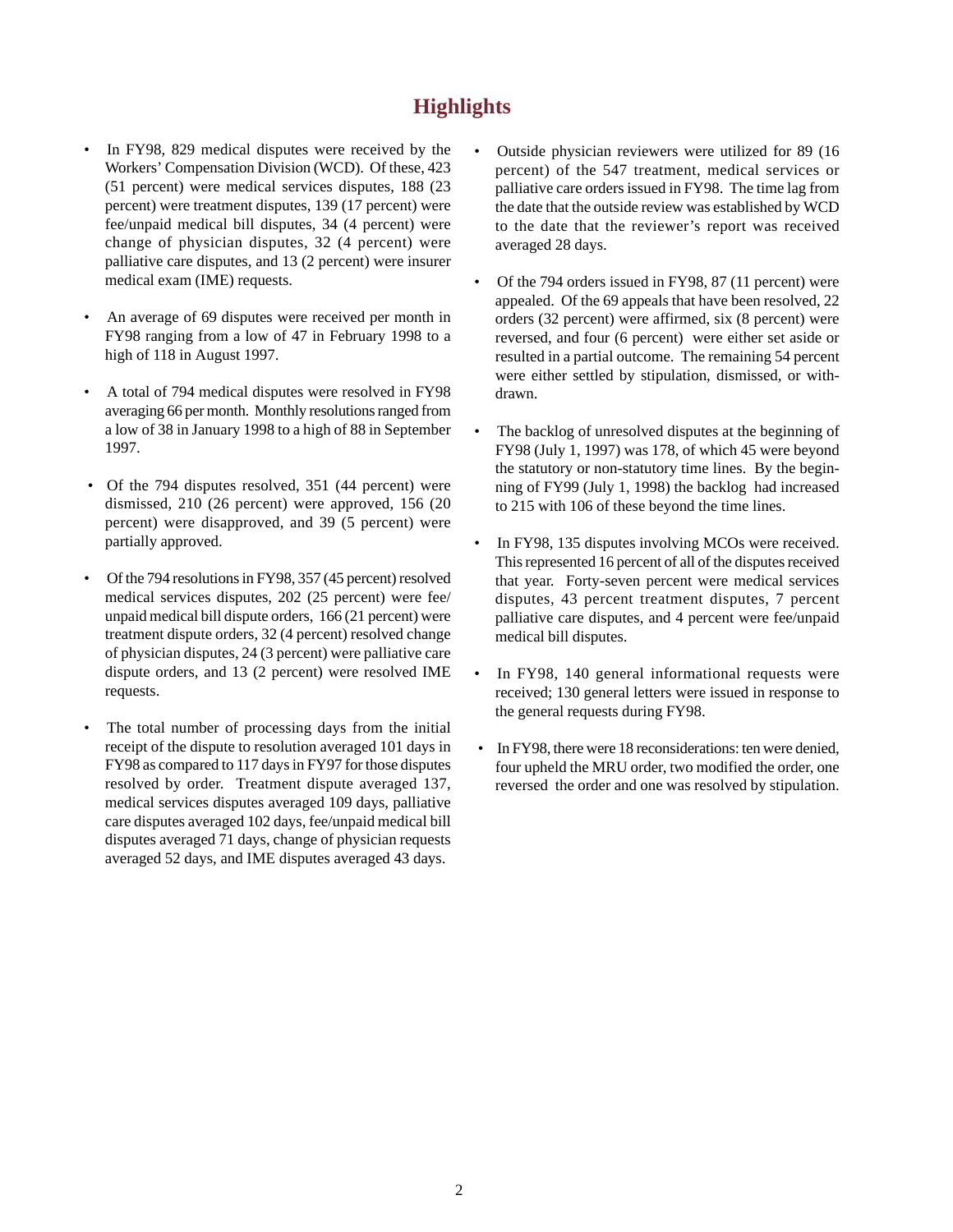## **Medical Dispute Activity**

#### **Disputes received**

Disputes received increased by 13 percent from FY97 to FY98. A total of 829 issue requests for dispute resolution were received during FY98 compared to 734 received during FY97 (see Text Table 1). Insurer medical exam (IME) disputes decreased by 19 percent. Over the last three fiscal years IME disputes have fallen by an average of 21 percent each year. Disputes relating to treatments decreased by 18 percent. In addition, change of physician disputes fell by eight percent. The large decrease in fee/unpaid medical bill disputes and palliative care disputes are a result of a new issue, medical services disputes, being defined in December 1996. Many issues formerly defined as palliative care or fee/ unpaid medical bill disputes are now categorized as medical services disputes; subsequently the large increase in medical services disputes from FY97 to FY98 is largely due to these changes in data definitions.

Medical services disputes was the largest category of requests for dispute resolution. In FY98, 423 of the 829 disputes received (51 percent) were medical services disputes. Treatment disputes was the second most frequent type of request totaling 188 (23 percent) in FY98. Fee/unpaid medical bill disputes was the third most frequent type of request with a total of 139 (17 percent).

**Text Table 1. Medical dispute activity, FY93-98**

|                 | Change<br>physn | Fee<br>dispute | <b>IME</b> | Pall<br>care | Med<br>SIVS <sup>*</sup> | Treat-<br>ment | <b>Total</b> |
|-----------------|-----------------|----------------|------------|--------------|--------------------------|----------------|--------------|
| Received        |                 |                |            |              |                          |                |              |
| <b>FY93</b>     | 73              | 581            | 28         | 177          |                          | 339            | 1198         |
| <b>FY94</b>     | 35              | 287            | 25         | 47           |                          | 177            | 571          |
| <b>FY95</b>     | 44              | 207            | 26         | 41           |                          | 113            | 431          |
| <b>FY96</b>     | 53              | 395            | 20         | 72           | 9                        | 366            | 915          |
| <b>FY97</b>     | 37              | 313            | 16         | 63           | 77                       | 228            | 734          |
| <b>FY98</b>     | 34              | 139            | 13         | 32           | 423                      | 188            | 829          |
| <b>Resolved</b> |                 |                |            |              |                          |                |              |
| <b>FY93</b>     | 81              | 683            | 33         | 183          |                          | 396            | 1376         |
| <b>FY94</b>     | 36              | 313            | 25         | 58           |                          | 225            | 657          |
| <b>FY95</b>     | 41              | 218            | 26         | 42           |                          | 106            | 433          |
| <b>FY96</b>     | 52              | 232            | 22         | 32           |                          | 257            | 595          |
| <b>FY97</b>     | 40              | 427            | 15         | 100          | 57                       | 284            | 923          |
| <b>FY98</b>     | 32              | 202            | 13         | 24           | 357                      | 166            | 794          |

\*Medical services was not defined as an issue until December 1996.

An average of 69 disputes were received a month ranging from a low of 47 in February 1998 to a high of 118 in August 1997 (see Figure 1). Again, medical services disputes were the most frequent type of request averaging 35 per month during FY98. Treatment disputes averaged 16 per month while fee/unpaid medical bill disputes averaged almost 12 per month (see Appendix Table 3).

#### **Disputes resolved**

During FY98, 794 disputes were resolved averaging 66 orders per month (see Figure 1). Monthly resolutions ranged from a low of 38 in January 1998 to a high of 88 in September 1997. The number of resolutions were almost equal to the number of disputes received. Of the 794 orders issued, 351 (44 percent) were orders of dismissal, 210 (26 percent) were orders of approval, 156 (20 percent) were disapprovals, and 39 (5 percent) were partial approvals (see Figure 2). The remaining five percent were resolved by stipulation or were allowed.



**Figure 2. Medical dispute orders, FY98**



In FY98, 357 (45 percent) of the 794 orders resolved medical services disputes (see Text Table 2). The Medical Review Unit issued orders that approved 113 (32 percent) of the disputed medical services cases, partially approved 24 (7 percent), disapproved 74 (21 percent), and dismissed 138 (39 percent) cases. The eight remaining cases were settled by stipulation (see Appendix Table 6).

Fee disputes/unpaid medical bill complaints accounted for 202 (25 percent) of the 794 orders issues in FY98. Additional reimbursement was approved by 29 (14 percent) of the fee disputes/unpaid medical bill orders, partially approved by six (3 percent), disapproved by 37 (18 percent) of the orders, and dismissed by 128 (63 percent). The remaining two cases were settled by stipulation.

Treatment dispute orders were third in frequency with 166 (21 percent) issued during FY98. Forty-eight (29 percent) of the treatment dispute orders were approvals, nine (5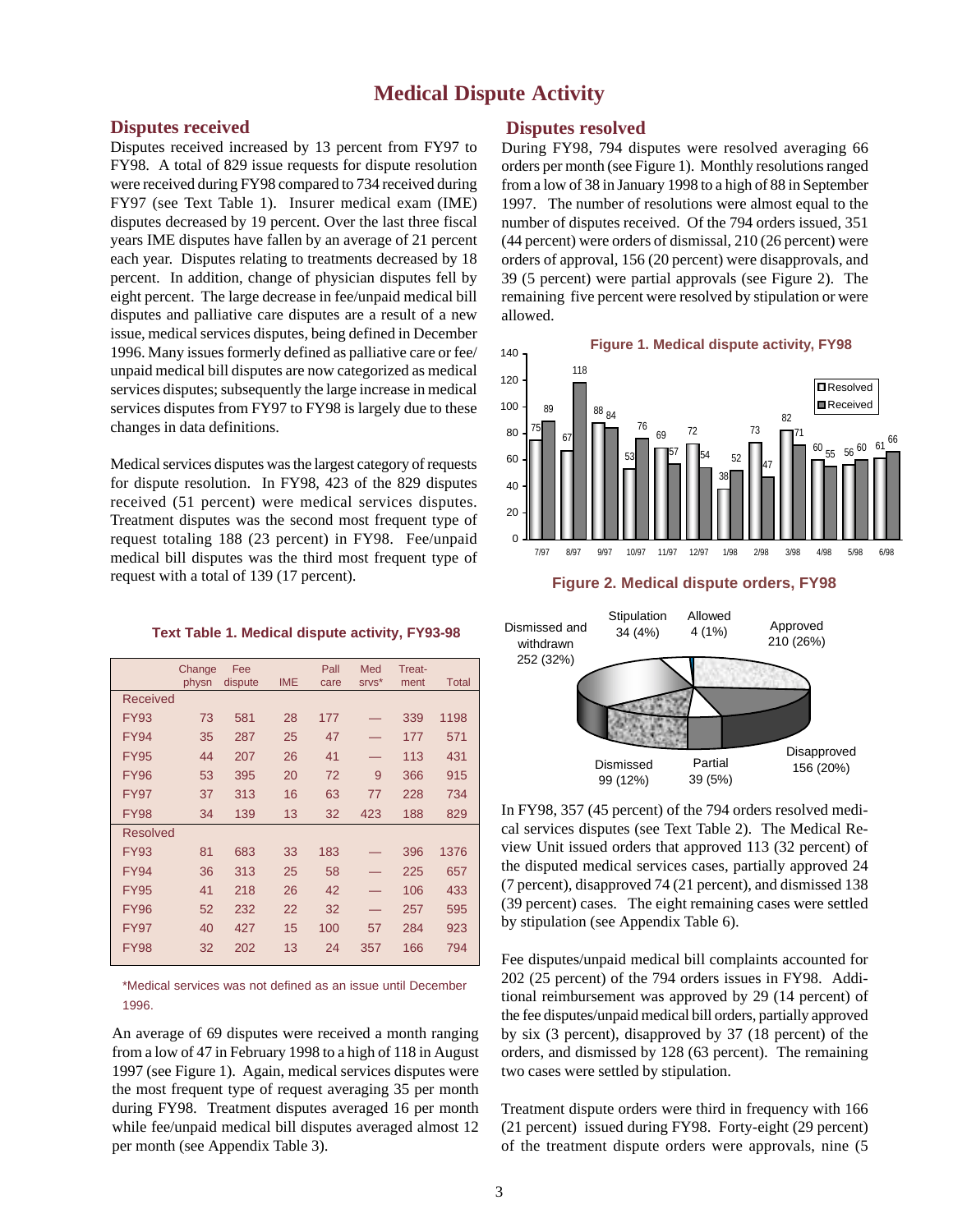**Text Table 2. Medical dispute orders by issue, FY98**

|                    | Change<br>physn | Fee            | <b>IME</b>     | Pall<br>care | Med<br><b>SIVS</b> | Treat-<br>ment | <b>Total</b> |
|--------------------|-----------------|----------------|----------------|--------------|--------------------|----------------|--------------|
| Approved           | 8               | 29             | 8              | 4            | 113                | 48             | 210          |
| Allowed*           | 3               | <b>NA</b>      | 1              | <b>NA</b>    | <b>NA</b>          | <b>NA</b>      | 4            |
| <b>Disapproved</b> | 9               | 37             | 1              | 4            | 74                 | 31             | 156          |
| Partial Appr.      | $\overline{0}$  | 6              | $\Omega$       | $\Omega$     | 24                 | 9              | 39           |
| <b>Stipulation</b> | 0               | $\overline{2}$ | $\overline{0}$ | 6            | 8                  | 18             | 34           |
| <b>Dismissed</b>   | 12              | 128            | 3              | 10           | 138                | 60             | 351          |
| <b>Total</b>       | 32              | 202            | 13             | 24           | 357                | 166            | 794          |

\*"Allowed" is an order used only for change of physician and IME issues.

were disapprovals and 60 (36 percent) were orders to dismiss the dispute. The remaining 18 (11 percent) treatment disputes were settled by stipulation (see Appendix Table 6).

#### **Processing times**

The total number of processing days from the initial receipt of the dispute to resolution for orders issued in FY98 averaged 101 days, compared to 97 days for orders issued in FY96 and 117 days for FY97 orders (see Text Table 3). Treatment dispute orders averaged 137 days from receipt to resolution in FY98, medical services orders averaged 109 days, palliative care averaged 102 days, fee/unpaid medical bill averaged 71 days, change of physician averaged 52 days, and IME orders averaged 43 days.

**Text Table 3. Average processing days for orders, FY94-98**

|             | Change |     |            | Pall | Med         | Treat- |              |
|-------------|--------|-----|------------|------|-------------|--------|--------------|
|             | physn  | Fee | <b>IME</b> | care | <b>SIVS</b> | ment   | <b>Total</b> |
| <b>FY94</b> | 50     | 47  | 31         | 53   |             | 59     | 51           |
| <b>FY95</b> | 58     | 27  | 33         | 35   |             | 52     | 37           |
| <b>FY96</b> | 62     | 113 | 33         | 85   |             | 97     | 97           |
| <b>FY97</b> | 60     | 107 | 28         | 115  | 105         | 147    | 117          |
| <b>FY98</b> | 52     | 71  | 43         | 102  | 109         | 137    | 101          |

A portion of this processing time can be attributed to the involvement of outside physician reviewers. These reviewers or panels of reviewers may be appointed by the department to review the disputed treatment, medical services or palliative care. Of the 547 treatment, medical services or palliative care orders issued in FY98, 89 (16 percent) utilized outside physician review. The length of time from the date of the department's letter establishing the outside review to the date that the physician's report was received averaged 28 days; this was a decrease of two days from FY97 (see Appendix Table 12).

#### **Appeals**

Orders from fee/unpaid medical bill disputes, medical services disputes, palliative care disputes, treatment disputes,

**Figure 3. Average processing days by month, FY98**



and change of attending physician are appealed to the director of the Department of Consumer & Business Services for review, while IME orders are appealed to the Worker's Compensation Hearings Division. Of the 794 orders issued in FY98, 87 (11 percent) were appealed, all of which were appeals to the director. As of May 28, 1999, 69 of the appealed orders had been resolved. Twenty-two (32 percent) of the resolved appeals were affirmed, six (9 percent) were reversed, and four (6 percent) were either set aside or resulted in a partial outcome. The remaining 54 percent were either settled by stipulation (9 percent), dismissed (16 percent), or withdrawn (29 percent) (see Appendix Table 14).

#### **Text Table 4. Results of appeals of FY98 orders**

|                  | Fee            | Pall<br>care   | Med<br><b>SIVS</b> | Treat-<br>ment | <b>Total</b> |
|------------------|----------------|----------------|--------------------|----------------|--------------|
| Affirmed         | 3              | 1              | 12                 | 6              | 22           |
| <b>Reversed</b>  | $\overline{1}$ | $\Omega$       | $\overline{4}$     | $\overline{1}$ | 6            |
| Withdrawn        | 3              | $\Omega$       | 12                 | 5              | 20           |
| <b>Dismissed</b> | 5              | $\Omega$       | 3                  | 3              | 11           |
| Stipulation      | $\overline{2}$ | $\Omega$       | $\overline{2}$     | 2              | 6            |
| Other            | $\overline{2}$ | $\Omega$       | $\Omega$           | 1              | 3            |
| Partial          | $\Omega$       | $\overline{0}$ | 1                  | $\Omega$       | 1            |
| <b>Total</b>     | 16             | $\overline{1}$ | 34                 | 18             | 69           |

#### **Unresolved disputes**

At the beginning of FY98 (July 1, 1997), 178 medical disputes were unresolved. Of those, 45 (25 percent) were beyond the statutory or non-statutory time lines for resolution while 133 (75 percent) were still within these time lines. At the beginning of FY99 (July 1, 1998), 215 disputes were unresolved with 106 (49 percent) of these beyond the time lines. Thus, there was an increase of 61 disputes in the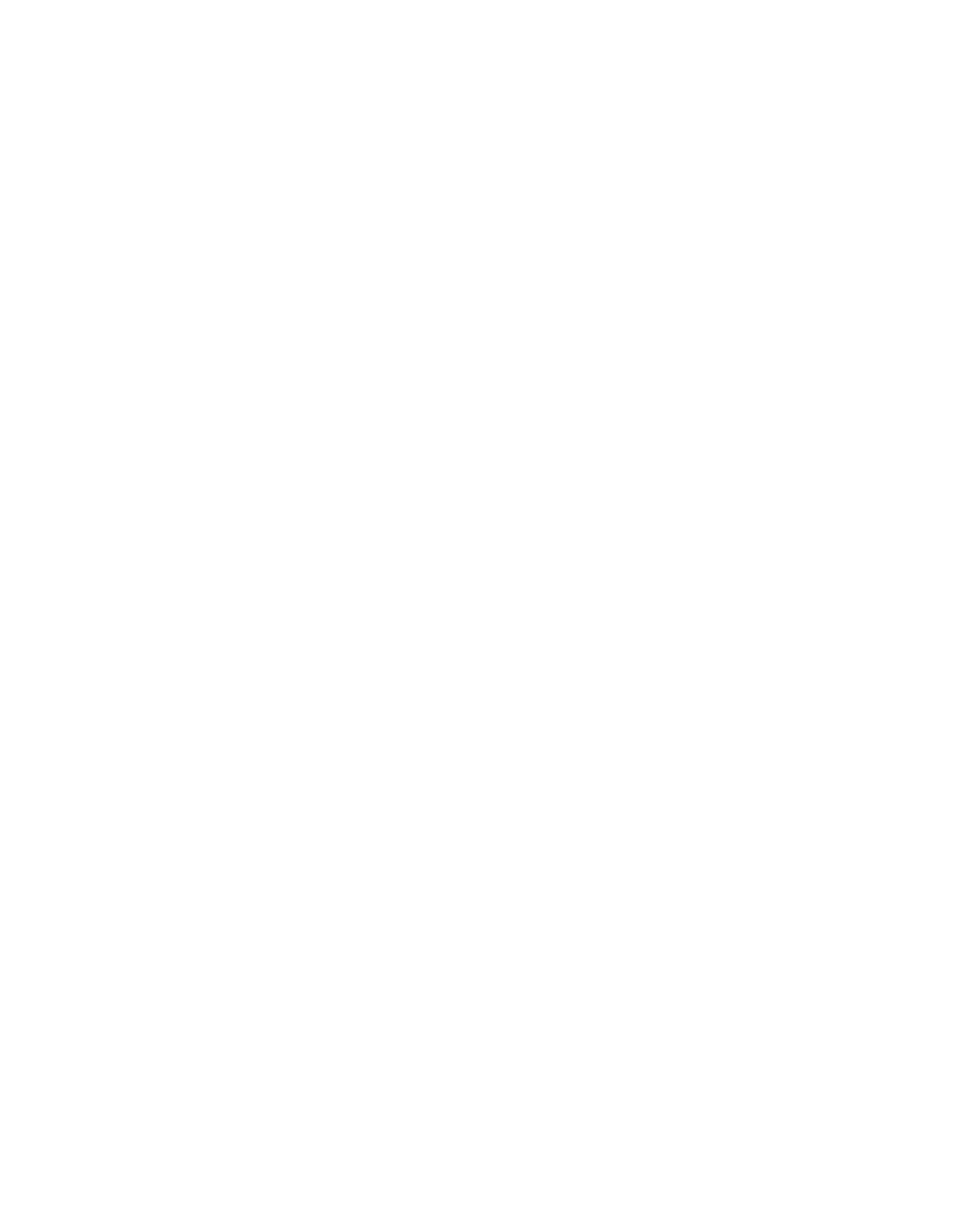## **Laws Relating to Medical Dispute Resolution**

Senate Bill 1197, effective July 1, 1990, directed the Department of Insurance & Finance (now the Department of Consumer & Business Services) to provide a dispute resolution process for medically-related disputes. In part, the intent of the bill was to reduce litigation by placing the responsibility for medical decisions on medical personnel in the Workers' Compensation Division.

Statutory authority to resolve medical disputes has been given to the director under Oregon Revised Statutes (ORS) 656.245, 656.248, 656.260, 656.325, and 656.327.

Following a court decision in October, 1993, the director no longer had jurisdiction over disputes involving proposed medical treatment. This contributed to the decline in requests for medical dispute resolution in FY94. However, Senate Bill 369, effective June 7, 1995 brought this jurisdiction back to the director. This may have contributed to the increase in treatment dispute activity during FY96.

Senate Bill 369 also allowed the worker (not just the worker's attending physician) to request approval for palliative care if the insurer denied the care. The increase in palliative care disputes received in FY96 is consistent with this new law.

Effective October 4, 1997 Senate Bill 118, reacting to the "Guardado" decision, allowed only one reconsideration per claim closure.

Oregon Administrative Rules (OAR) have been developed to carry out the statutory provisions and responsibilities. Guidelines for administering the delivery of and payment for medical services to injured workers within the workers' compensation system are established by OAR Chapter 436, Divisions 9 and 10.

Specific procedures for the submission of medical disputes are identified by the Divisions 9 and 10 rules and by bulletin. For example, OAR 436-10-0008 describes the administrative review process for the resolution of palliative care disputes and medical services disputes. Guidelines for choosing and changing medical providers are described in OAR 436-10-0220, OAR 436-10-0270 describes the insurer's rights and duties regarding medical examinations, and OAR 436-09-0008 provides procedures for resolving fee disputes.

## **Appendix B**

## **Definition of Terms**

- Medical dispute A dispute that arises out of a formal decision relating to palliative care, medical provider fees, medical treatment, requests for an additional change of attending physician, medical services or additional IME.
- Palliative care The attending physician (or injured worker) requests approval of palliative care to enable the worker to continue current employment after the worker has become medically stationary.
- Fee dispute/unpaid medical bills  $A$  dispute between the insurer and medical provider regarding the amount of a fee for medical services. Usually the medical provider requests reimbursement on an unpaid or reduced bill.
- Medical treatment dispute The insurer or worker claims that the medical provider's treatment is inappropriate, excessive, ineffectual, or in violation of the administrative rules.
- Change of attending physician  $-$  The worker requests an additional change of attending physician beyond the two changes allowed in the administrative rules.
- Medical services disputes  $-$  Any issue that is not a palliative care issue, such as disputes about the services to which a worker is entitled.
- Insurer medical exam  $(IME)$  The insurer requests an additional medical exam of the worker beyond the three allowed in the administrative rules.
- Issue-related general request Requests that are not considered valid disputes or of a more general nature relating to palliative care, medical provider fees, medical treatment, changes of attending physician, medical services or medical exams of the worker. These requests are resolved by a general informational letter.
- Dispute outcomes Medical disputes are resolved by a Director's order. Outcomes of medical dispute orders are described below.
	- ▲ Approval Includes ordering payment to the provider, approving palliative care, approving all of the medical provider's treatment, or approving an additional change of attending physician or IME.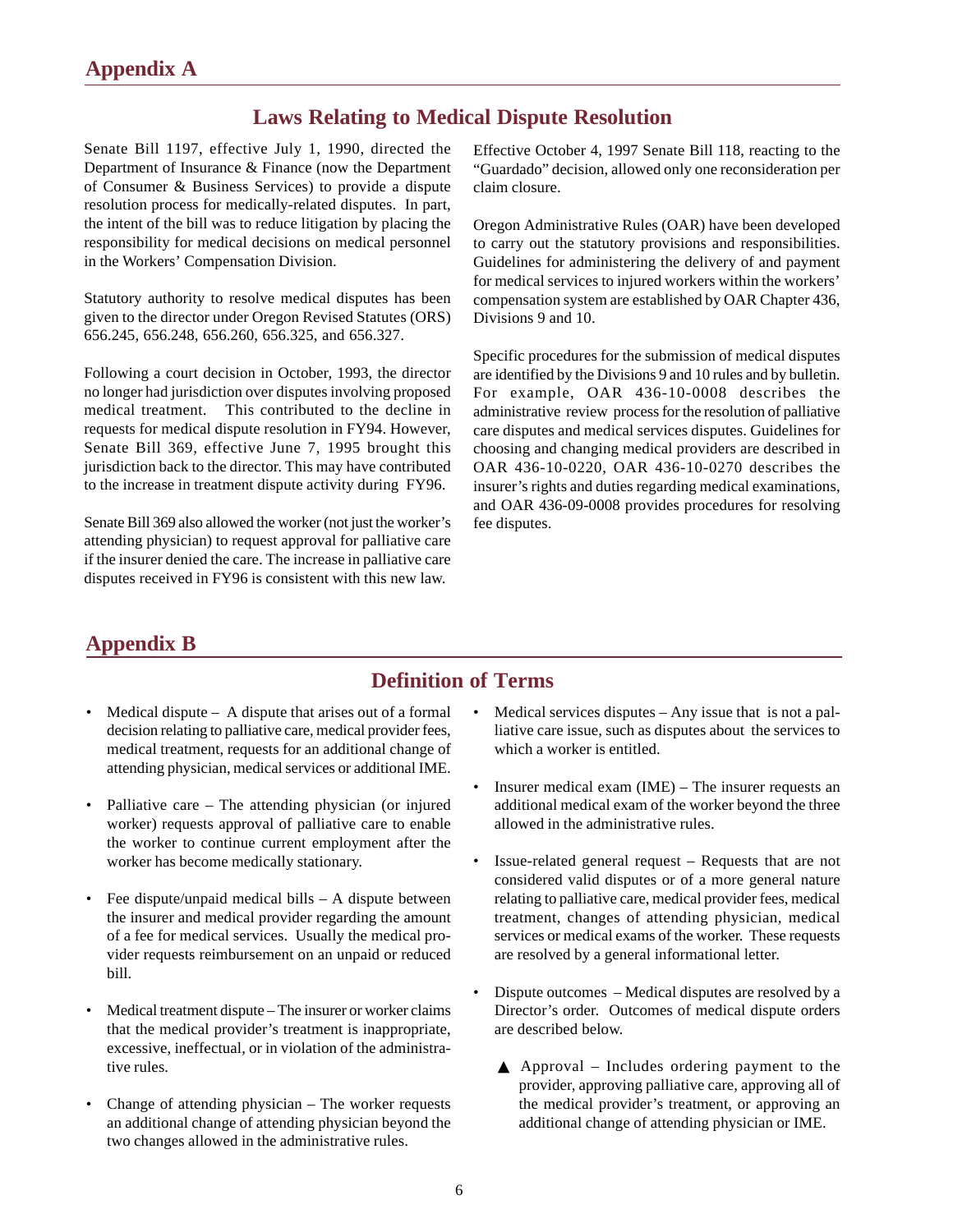- $\triangle$  Disapproval Includes disapproving any additional payment to the provider, disapproving the requested palliative care, disapproving all of the medical provider's treatment, or disapproving an additional change of attending physician or IME.
- $\triangle$  Stipulation When a written agreement is reached between all parties to a dispute usually arrived at through mediation.
- ▲ Allowed Formerly subsumed under dismissal, used only for change of attending physician and IME issues when statutory limitation regarding the number of changes has not been exceeded.
- $\blacktriangle$  Partial Part, but not all, of the request for additional reimbursement, palliative care, or treatment has been approved.
- $\triangle$  No bona fide dispute No substantial evidence exists to create a bona fide treatment dispute. This is usually due to the absence of a dissenting medical opinion from the insurer. (No longer used. Since FY95 these outcomes have been defined as dismissals.)
- $\triangle$  Dismissal The director dismisses the dispute for a variety of reasons including inappropriate or incomplete submission of the dispute, untimely submission, or because the dispute was withdrawn by the requesting party.
- Reconsiderations Added in July 1996. Used when MRU reviews their own orders pertaining to any of the medical disputes.

The backlog of unresolved disputes may be within or beyond the statutory or nonstatutory time lines. These time lines, as defined in FY96, are described below by type of dispute.

- Change of attending physician and IME Requests for an additional change of attending physician or medical exam remaining unresolved over 45 days from the date of initial receipt. This has been established by policy rather than by statute or administrative rule.
- Fee dispute Fee disputes or complaints of unpaid medical bills remaining unresolved over 60 days from the date of initial receipt. This 60-day period has been established as policy by the Medical Review Unit. Neither statute nor administrative rule specifies a time line for this type of dispute.
- Palliative care Requests for palliative care remaining unresolved over 30 days from the date of initial receipt if an outside physician review was not necessary. If, however, an outside review was necessary, this time frame was extended to 75 days. These time lines were established by administrative rule, in effect until May 3, 1996. After May 3, 1996, neither statute nor administrative rule specified a time line for this type of dispute.
- Treatment dispute Treatment disputes remaining unresolved over 60 days from date of initial receipt. This period of time has been established by statute (ORS 656.327).

## **Appendix C**

## **Limitations of the Data**

A data system was developed in March of 1991 to track medical dispute resolution activity of the Medical Review and Abuse Section. The original intent of this system was to report basic information regarding the receipt and resolution of medical disputes. It was not designed to track work flow in the dispute resolution process. The system is, therefore, limited in the amount of information that it is capable of tracking. Additionally, because the system was not originally intended to track requests of a more general nature, FY92 data presented in prior reports does not reflect the entire activity of this section.

A modification of the data system in late 1991 enhanced its ability to track a broader range of activity. Requests that were more generally related to palliative care, fees, treatment, change of attending physician, and IMEs not previously tracked by the system began to be tracked at this time. A few data definitions changed as a result of this evolving process. Additional enhancements to the data system in FY94 were made to track medical disputes involving managed care organizations (MCOs). In 1996 medical services dispute was added as a new issue. This issue was split off from some issues formerly defined as palliative care and fee disputes. In 1997 a new order outcome, allowed, was added. Allowed is only used for disputes dealing with IME and change of physician. This outcome is used to describe some outcomes that formerly had been subsumed under dismissal. For the above reasons, statistical comparisons of dispute activity from year to year are limited.

Procedural changes during FY92 and at the beginning of FY93 resulted in shifts in the data. Some requests that would have been resolved by order in FY91 were resolved by general letters in FY92. On the other hand, some requests that would have been resolved by general letters in FY92 were resolved by orders of dismissal in FY93.

Shifts in data from previous years are the result of record updates to correct incomplete data or errors.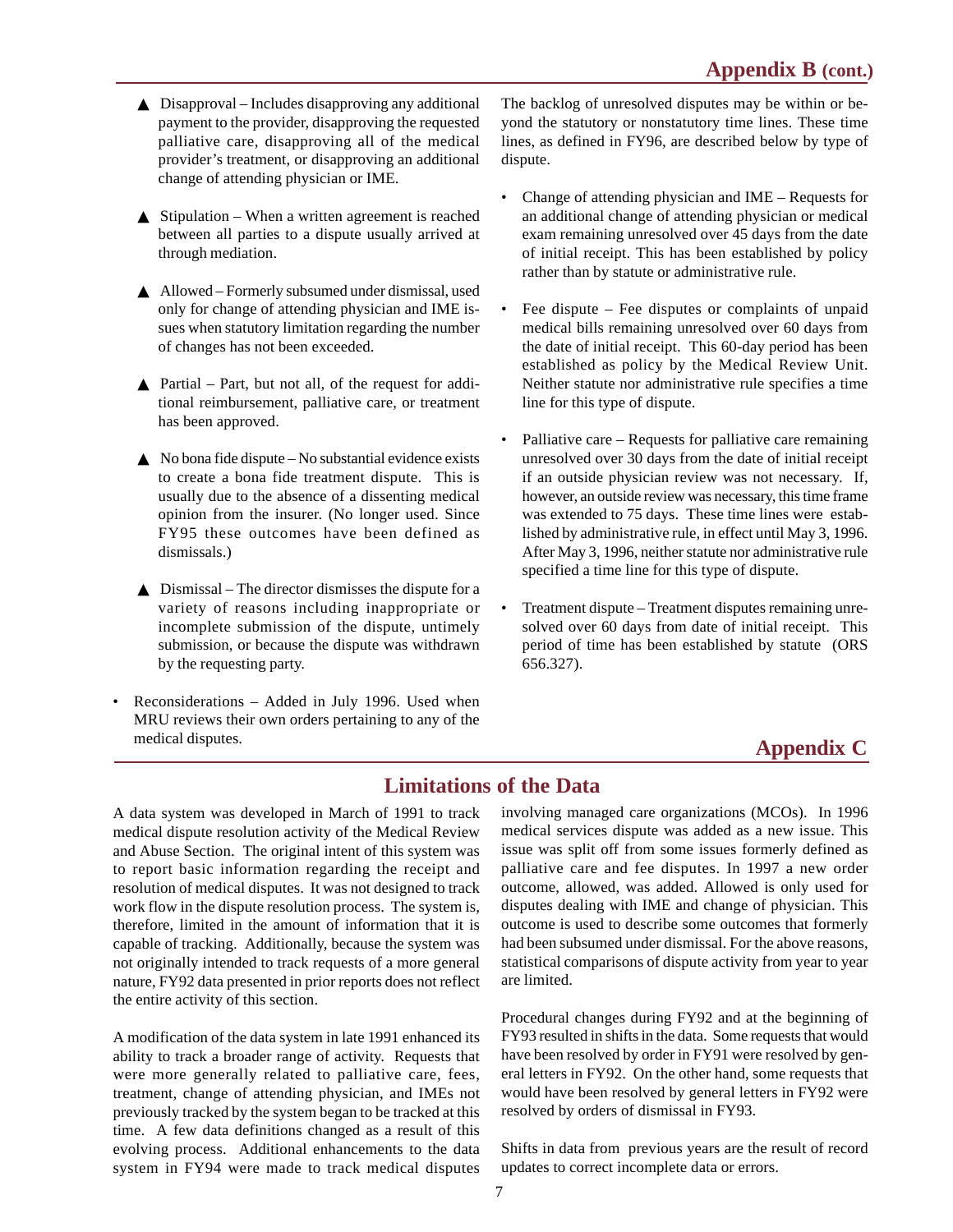## **Appendix D**

|                         |               | <b>Year of receipt</b> |             |             |             |             |             |              |  |  |  |  |
|-------------------------|---------------|------------------------|-------------|-------------|-------------|-------------|-------------|--------------|--|--|--|--|
| <b>Issue</b>            |               | <b>FY93</b>            | <b>FY94</b> | <b>FY95</b> | <b>FY96</b> | <b>FY97</b> | <b>FY98</b> | <b>Total</b> |  |  |  |  |
| Change physician        | N.            | 73                     | 35          | 44          | 53          | 37          | 34          | 276          |  |  |  |  |
|                         | $\frac{0}{0}$ | 6.1                    | 6.1         | 10.2        | 5.8         | 5.0         | 4.1         | 5.9          |  |  |  |  |
| Fee/unpaid              | N             | 581                    | 287         | 207         | 395         | 313         | 139         | 1922         |  |  |  |  |
|                         | $\frac{0}{0}$ | 48.5                   | 50.3        | 48.0        | 43.2        | 42.6        | 16.8        | 41.1         |  |  |  |  |
| <b>IME</b><br>N         |               | 28                     | 25          | 26          | 20          | 16          | 13          | 128          |  |  |  |  |
|                         | $\frac{0}{0}$ | 2.3                    | 4.4         | 6.0         | 2.2         | 2.2         | 1.6         | 2.7          |  |  |  |  |
| Palliative care         | N             | 177                    | 47          | 41          | 72          | 63          | 32          | 432          |  |  |  |  |
|                         | $\frac{0}{0}$ | 14.8                   | 8.2         | 9.5         | 7.9         | 8.6         | 3.9         | 9.2          |  |  |  |  |
| <b>Medical services</b> | N.            | n/a                    | n/a         | n/a         | 9           | 77          | 423         | 509          |  |  |  |  |
|                         | $\frac{0}{0}$ |                        |             |             | 1.0         | 10.5        | 51.0        | 10.9         |  |  |  |  |
| <b>Treatment</b>        | N             | 339                    | 177         | 113         | 366         | 228         | 188         | 1411         |  |  |  |  |
|                         | $\frac{0}{0}$ | 28.3                   | 31.0        | 26.2        | 40.0        | 31.1        | 22.7        | 30.2         |  |  |  |  |
| <b>Grand Total</b>      | N             | 1198                   | 571         | 431         | 915         | 734         | 829         | 4678         |  |  |  |  |
|                         | $\%$          | 100.0                  | 100.0       | 100.0       | 100.0       | 100.0       | 100.0       | 100.0        |  |  |  |  |

#### **Table 1. Dispute resolution requests received, FY93-FY98**

Note: Medical services were not defined as an issue until December 1996; many issues formerly defined as palliative care or fee disputes are now categorized as medical service disputes. Source: Oregon Department of Consumer & Business Services, Research & Analysis Section.

| Table 2. Issue-related general requests received, FY93-FY98 |
|-------------------------------------------------------------|
|-------------------------------------------------------------|

|              |               | <b>Year of receipt</b> |             |             |             |             |             |              |  |  |  |
|--------------|---------------|------------------------|-------------|-------------|-------------|-------------|-------------|--------------|--|--|--|
| <b>Issue</b> |               | <b>FY93</b>            | <b>FY94</b> | <b>FY95</b> | <b>FY96</b> | <b>FY97</b> | <b>FY98</b> | <b>Total</b> |  |  |  |
|              |               |                        |             |             |             |             |             |              |  |  |  |
| Total        | N             | 504                    | 411         | 345         | 133         | 132         | 140         | 1665         |  |  |  |
|              | $\frac{9}{6}$ | 100.0                  | 100.0       | 100.0       | 100.0       | 100.0       | 100.0       | 100.0        |  |  |  |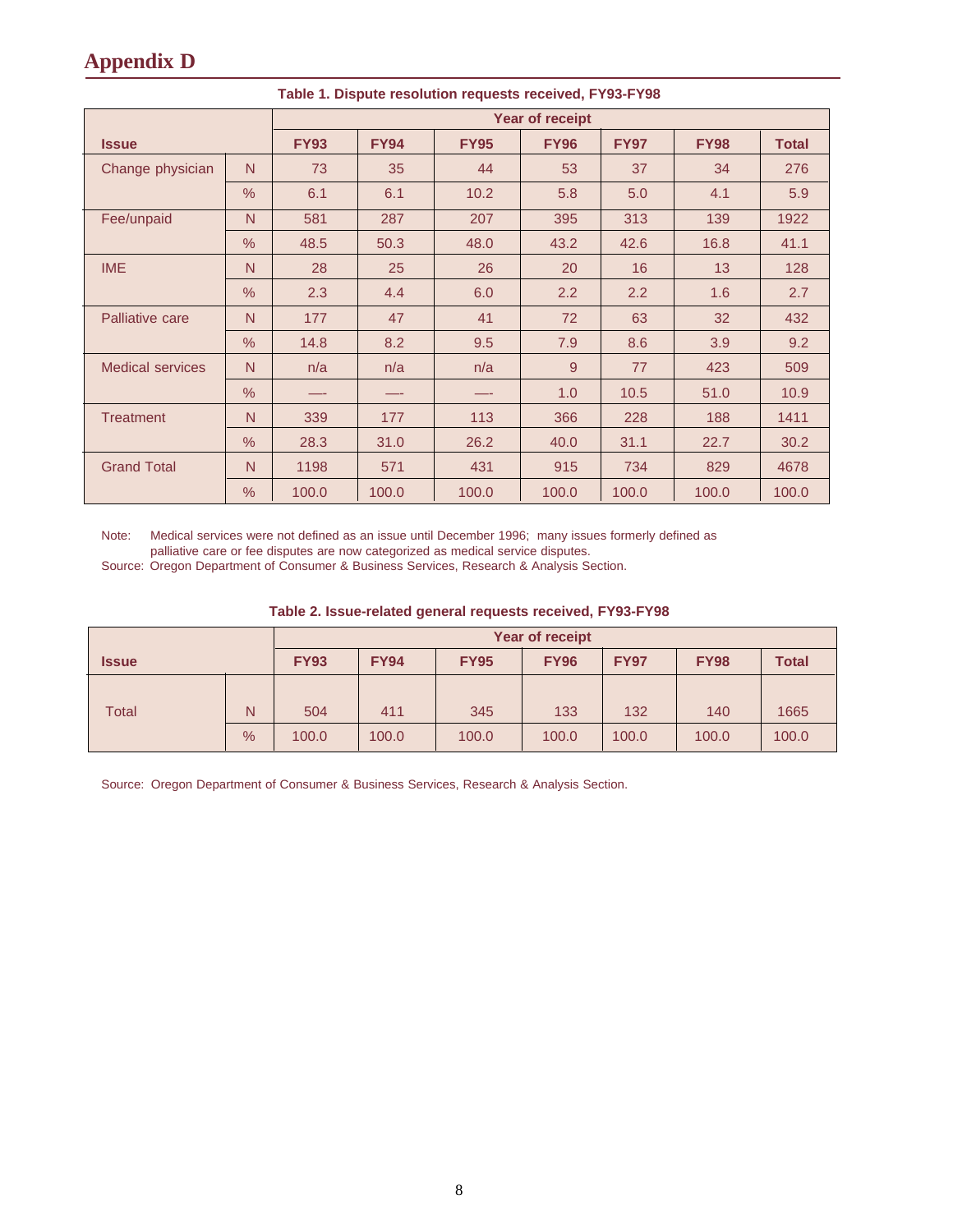|                         |                | <b>Month of receipt</b> |                |                |                |                |          |                |                |                |                                    |                |              |            |
|-------------------------|----------------|-------------------------|----------------|----------------|----------------|----------------|----------|----------------|----------------|----------------|------------------------------------|----------------|--------------|------------|
| <b>Issue</b>            | <b>Jul-97</b>  | <b>Aug-97</b>           | Sep-97         | <b>Oct-97</b>  | <b>Nov-97</b>  | <b>Dec-97</b>  | $Jan-98$ |                |                |                | Feb-98 Mar-98 Apr-98 May-98 Jun-98 |                | <b>Total</b> | <b>AVR</b> |
| Change physician        | 3              | 4                       | $\overline{4}$ |                | $\overline{2}$ | $\overline{0}$ | 5        | 3              | 6              | $\overline{2}$ | 1                                  | 3              | 34           | 2.8        |
| Fee/unpaid              | 38             | 60                      | 22             | $\overline{2}$ | $\overline{2}$ | $\overline{1}$ | 1        | $\Omega$       | 3              | 3              | 3                                  | $\overline{4}$ | 139          | 11.6       |
| <b>IME</b>              | $\overline{2}$ | $\Omega$                | $\overline{2}$ | $\overline{2}$ | $\overline{A}$ | $\Omega$       | $\Omega$ | $\overline{0}$ | $\overline{2}$ | $\overline{2}$ | $\overline{2}$                     | $\overline{0}$ | 13           | 1.1        |
| Palliative care         | 5              | 3                       | $\overline{2}$ | 3              | 3              | $\overline{A}$ |          | 5              | 3              | $\overline{4}$ | $\overline{2}$                     | $\Omega$       | 32           | 2.7        |
| <b>Medical services</b> | 23             | 39                      | 40             | 51             | 34             | 35             | 28       | 29             | 38             | 32             | 36                                 | 38             | 423          | 35.3       |
| Treatment               | 18             | 12                      | 14             | 17             | 15             | 17             | 17       | 10             | 19             | 12             | 16                                 | 21             | 188          | 15.7       |
| <b>All Disputes</b>     | 89             | 118                     | 84             | 76             | 57             | 54             | 52       | 47             | 71             | 55             | 60                                 | 66             | 829          | 69.1       |

#### **Table 3. Dispute resolution requests by month of receipt, FY98**

Source: Oregon Department of Consumer & Business Services, Research & Analysis Section.

#### **Table 4. Issue-related general requests by month of receipt, FY98**

|                         |                |                |               |                |                      |                | <b>Month of receipt</b> |    |    |    |                                                     |    |                |
|-------------------------|----------------|----------------|---------------|----------------|----------------------|----------------|-------------------------|----|----|----|-----------------------------------------------------|----|----------------|
| <b>Issue</b>            | <b>Jul-97</b>  | Aug-97         | <b>Sep-97</b> |                | <b>Oct-97 Nov-97</b> | <b>Dec-97</b>  |                         |    |    |    | Jan-98   Feb-98   Mar-98   Apr-98   May-98   Jun-98 |    | <b>Total</b>   |
| General                 | 5              | 4              | 5             | 9              | 12                   | $\overline{7}$ | 8                       | 10 | 12 | 23 | 15                                                  | 18 | 128            |
| Change physician        | $\overline{0}$ | $\Omega$       | $\mathbf{1}$  | $\mathbf{1}$   |                      |                |                         |    |    |    |                                                     |    | 2              |
| Fee/unpaid              | $\overline{2}$ | $\overline{1}$ | 3             | $\Omega$       |                      |                |                         |    |    |    |                                                     |    | 6              |
| <b>IME</b>              | $\overline{0}$ | $\Omega$       | $\Omega$      | $\Omega$       |                      |                |                         |    |    |    |                                                     |    | $\overline{0}$ |
| Palliative care         | $\overline{0}$ | $\Omega$       | $\Omega$      | $\Omega$       |                      |                |                         |    |    |    |                                                     |    | $\Omega$       |
| <b>Medical services</b> | $\mathbf{1}$   | $\Omega$       | 4             | $\Omega$       |                      |                |                         |    |    |    |                                                     |    | 2              |
| <b>Treatment</b>        | $\overline{0}$ | $\overline{1}$ | $\Omega$      | $\overline{1}$ |                      |                |                         |    |    |    |                                                     |    | 2              |
| All general issues      | 8              | 6              | 10            | 11             | 12                   | $\overline{7}$ | 8                       | 10 | 12 | 23 | 15                                                  | 18 | 140            |

\*\*After October 1997, general requests were no longer tracked by issue.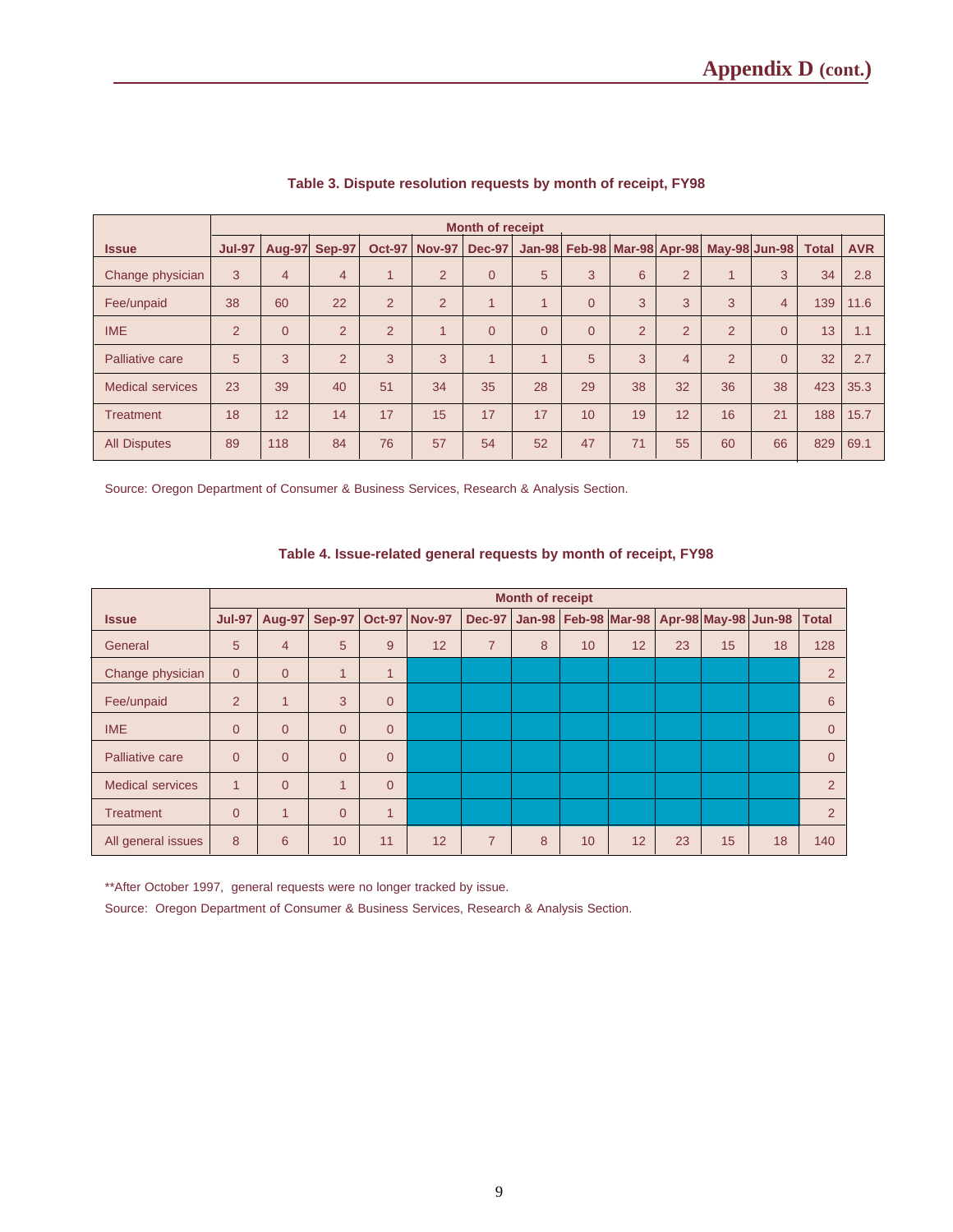|                       |               |             |                |                | <b>Year of resolution</b> |                  |                |              |
|-----------------------|---------------|-------------|----------------|----------------|---------------------------|------------------|----------------|--------------|
| <b>Outcome</b>        |               | <b>FY93</b> | <b>FY94</b>    | <b>FY95</b>    | <b>FY96</b>               | <b>FY97</b>      | <b>FY98</b>    | <b>Total</b> |
| Approved              | N             | 334         | 172            | 103            | 125                       | 222              | 210            | 1166         |
|                       | $\%$          | 17.4        | 16.0           | 13.2           | 17.6                      | 21.0             | 22.7           | 18.1         |
| Disapproved           | $\mathsf{N}$  | 221         | 118            | 85             | 134                       | 211              | 156            | 925          |
|                       | %             | 11.5        | 11.0           | 10.9           | 18.8                      | 19.9             | 16.9           | 14.4         |
| <b>Partial</b>        | N             | 63          | 25             | 8              | 9                         | 29               | 39             | 173          |
|                       | %             | 3.3         | 2.3            | 1.0            | 1.3                       | 2.7              | 4.2            | 2.7          |
| No bona fide          | N             | 15          | $\overline{7}$ | n/a            | n/a                       | n/a              | n/a            | n/a          |
| dispute               | $\frac{0}{0}$ | 0.8         | 0.7            |                | —.                        | —-               |                |              |
| <b>Dismissed</b>      | $\mathsf{N}$  | 423         | 203            | 124            | 247                       | 237              | 99             | 1333         |
|                       | $\%$          | 22.1        | 18.9           | 15.9           | 34.7                      | 22.4             | 10.7           | 20.7         |
| Dismissed and         | $\mathsf{N}$  | 300         | 125            | 111            | 80                        | 202              | 252            | 1070         |
| withdrawn             | $\%$          | 15.6        | 11.7           | 14.2           | 11.2                      | 19.1             | 27.4           | 16.7         |
| Dismissed at          | N             | 20          | $\overline{7}$ | 2              | $\overline{0}$            | $\overline{0}$   | $\overline{0}$ | 29           |
| hearings              | %             | 1.0         | 0.7            | 0.3            | 0.0                       | 0.0              | 0.0            | 0.5          |
| Stipulation           | N             | $\Omega$    | $\overline{0}$ | $\overline{0}$ | $\overline{0}$            | 14               | 34             | 48           |
|                       | %             | 0.0         | 0.0            | 0.0            | 0.0                       | 1.3              | 3.7            | 0.7          |
| <b>General letter</b> | $\mathsf{N}$  | 541         | 415            | 347            | 117                       | 135              | 130            | 1685         |
|                       | $\%$          | 28.2        | 38.7           | 44.5           | 16.4                      | 12.8             | 14.0           | 26.2         |
| Allowed               | $\mathsf{N}$  | n/a         | n/a            | n/a            | n/a                       | $\boldsymbol{8}$ | $\overline{4}$ | n/a          |
|                       | %             |             |                |                | —-                        | 0.8              | 0.4            |              |
| <b>Grand Total</b>    | N             | 1917        | 1072           | 780            | 712                       | 1058             | 924            | 6463         |
|                       | $\%$          | 100.0       | 100.0          | 100.0          | 100.0                     | 100.0            | 100.0          | 100.0        |

#### **Table 5. Resolutions of disputes and general issue-related requests, FY93-FY98**

Note: Outcome "No bona fide dispute" is no longer used; these issues are now counted as dismissed.

Abatement orders and their corresponding issues are not counted.

Allowed was not defined as an outcome until January 1997.

Due to rounding, percentage totals may not equal 100.

Total percents exclude n/a categories, "No bona fide dispute," and "Allowed."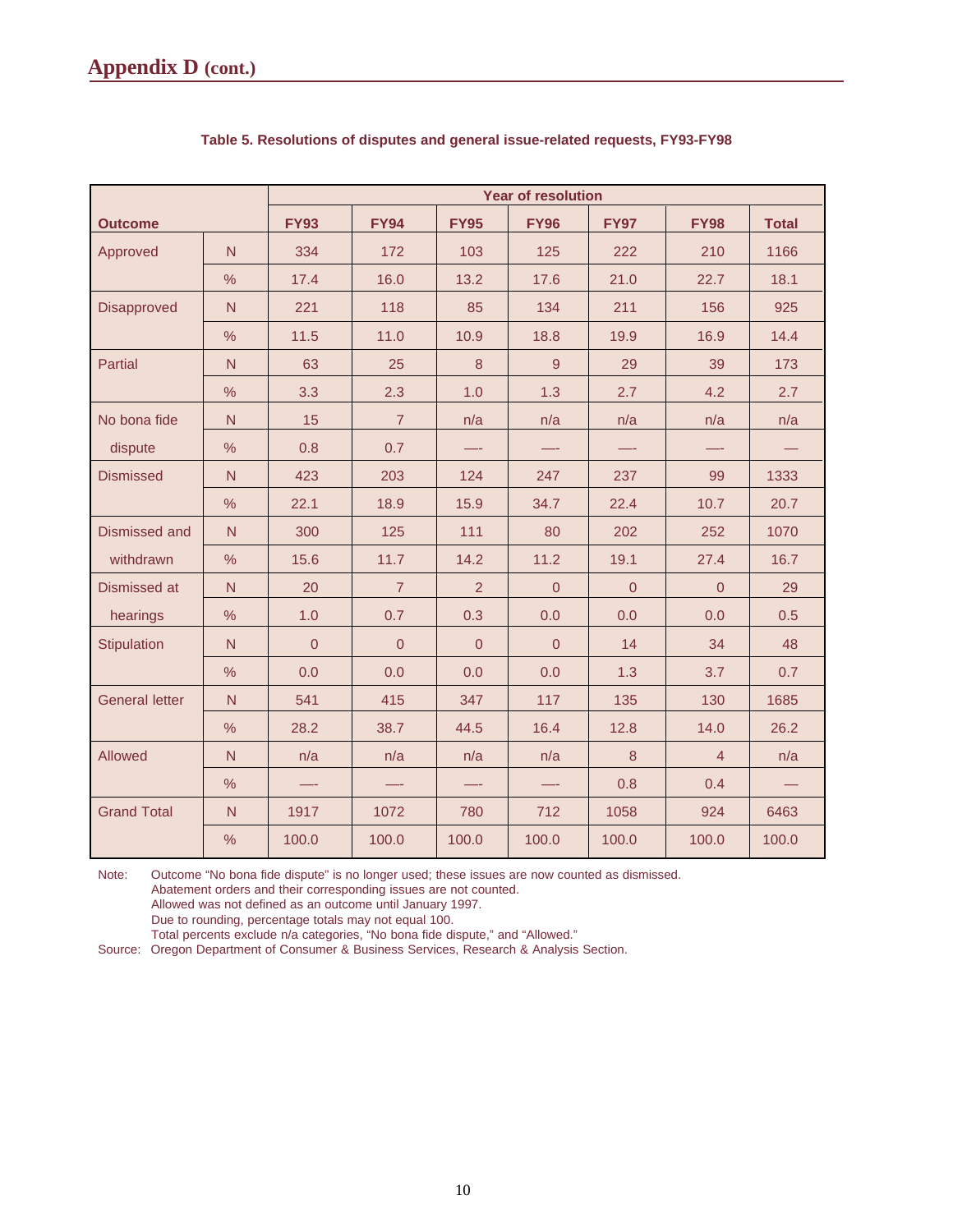|              |                      |                |                |                |                 | <b>Year of resolution</b> |                |                |                |
|--------------|----------------------|----------------|----------------|----------------|-----------------|---------------------------|----------------|----------------|----------------|
| <b>Issue</b> | <b>Outcome</b>       |                | <b>FY93</b>    | <b>FY94</b>    | <b>FY95</b>     | <b>FY96</b>               | <b>FY97</b>    | <b>FY98</b>    | <b>Total</b>   |
| Change       | Approved             | $\mathsf{N}$   | 25             | 8              | 13              | 15                        | 16             | 8              | 85             |
| physician    |                      | $\frac{1}{2}$  | 30.9           | 22.2           | 31.7            | 28.8                      | 40.0           | 25.0           | 31.0           |
|              | Disapproved          | $\mathsf{N}$   | 11             | $\overline{7}$ | $\overline{5}$  | 9                         | 13             | 9              | 54             |
|              |                      | $\%$           | 13.6           | 19.4           | 12.2            | 17.3                      | 32.5           | 28.1           | 19.7           |
|              | <b>Dismissed</b>     | N              | 39             | 20             | 20              | 28                        | 6              | 9              | 122            |
|              |                      | $\%$           | 48.1           | 55.6           | 48.8            | 53.8                      | 15.0           | 28.1           | 44.5           |
|              | Dismissed &          | $\overline{N}$ | $6\phantom{a}$ | $\mathbf{1}$   | $\mathbf{3}$    | $\overline{0}$            | $\overline{0}$ | 3              | 13             |
|              | withdrawn            | $\frac{0}{0}$  | 7.4            | 2.8            | 7.3             | 0.0                       | 0.0            | 9.4            | 4.7            |
|              | Allowed              | $\mathsf{N}$   | n/a            | n/a            | n/a             | n/a                       | 5              | 3              | n/a            |
|              |                      | $\%$           |                |                |                 |                           | 12.5           | 9.4            |                |
|              | Subtotal             | N              | 81             | 36             | 41              | 52                        | 40             | 32             | 282            |
|              |                      | $\%$           | 100.0          | 100.0          | 100.0           | 100.0                     | 100.0          | 100.0          | 100.0          |
| Fee/unpaid   | Outcome              |                |                |                |                 |                           |                |                |                |
|              | Approved             | N.             | 144            | 74             | 26              | 35                        | 90             | 29             | 398            |
|              |                      | $\frac{0}{0}$  | 21.1           | 23.6           | 11.9            | 15.1                      | 21.1           | 14.4           | 19.2           |
|              | <b>Disapproved</b>   | ${\sf N}$      | 85             | 35             | 34              | 29                        | 73             | 37             | 293            |
|              |                      | $\%$           | 12.4           | 11.2           | 15.6            | $12.5$                    | 17.1           | 18.3           | 14.1           |
|              | <b>Partial</b>       | $\mathsf{N}$   | 15             | 13             | $\sqrt{5}$      | $\sqrt{5}$                | 19             | $6\phantom{1}$ | 63             |
|              |                      | $\%$           | 2.2            | 4.2            | 2.3             | 2.2                       | 4.4            | 3.0            | 3.0            |
|              | <b>Dismissed</b>     | N              | 183            | 82             | 60              | 106                       | 105            | 27             | 563            |
|              |                      | %              | 26.8           | 26.2           | 27.5            | 45.7                      | 24.6           | 13.4           | 27.1           |
|              | Dismissed &          | $\overline{N}$ | 239            | 103            | 92              | 57                        | 140            | 101            | 732            |
|              | withdrawn            | $\%$           | 35.0           | 32.9           | 42.2            | 24.6                      | 32.8           | 50.0           | 35.3           |
|              | Dismissed at hearing | $\mathsf{N}$   | 17             | 6              | 1               | $\Omega$                  | $\mathbf{0}$   | $\mathbf{0}$   | 24             |
|              |                      | $\%$           | 2.5            | 1.9            | 0.5             | 0.0                       | 0.0            | 0.0            | 1.2            |
|              | Stipulation          | N              | $\mathsf 0$    | $\overline{0}$ | $\mathbf 0$     | $\mathbf 0$               | $\mathsf 0$    | $\overline{2}$ | $\overline{2}$ |
|              |                      | %              | 0.0            | 0.0            | 0.0             | 0.0                       | 0.0            | 1.0            | 0.1            |
|              | Subtotal             | $\overline{N}$ | 683            | 313            | 218             | 232                       | 427            | 202            | 2075           |
|              |                      | $\%$           | 100.0          | 100.0          | 100.0           | 100.0                     | 100.0          | 100.0          | 100.0          |
| <b>IME</b>   | Outcome              |                |                |                |                 |                           |                |                |                |
|              | Approved             | N              | 22             | 11             | 12              | 12                        | $8\phantom{1}$ | 8              | 73             |
|              |                      | $\%$           | 66.7           | 44.0           | 46.2            | 54.5                      | 53.3           | 61.5           | 56.2           |
|              | Disapproved          | N.             | $\overline{2}$ | $6^{\circ}$    | $6\overline{6}$ | $\overline{3}$            | $\overline{4}$ | $\mathbf{1}$   | 22             |
|              |                      | $\%$           | 6.1            | 24.0           | 23.1            | 13.6                      | 26.7           | 7.7            | 16.9           |
|              | Partial              | N.             | $\overline{0}$ | $\overline{0}$ | $\mathbf{1}$    | $\pmb{0}$                 | $\overline{0}$ | $\pmb{0}$      | $\mathbf{1}$   |
|              |                      | $\%$           | 0.0            | 0.0            | 3.8             | 0.0                       | 0.0            | 0.0            | 0.8            |
|              | <b>Dismissed</b>     | ${\sf N}$      | $\overline{7}$ | $\overline{7}$ | $6\phantom{.}$  | $\overline{7}$            | $\mathbf 0$    | $\mathbf{3}$   | 30             |
|              |                      | $\%$           | 21.2           | 28.0           | 23.1            | 31.8                      | 0.0            | 23.1           | 23.1           |

## **Table 6. Resolutions of disputes by issue, FY93-FY98**

(cont.)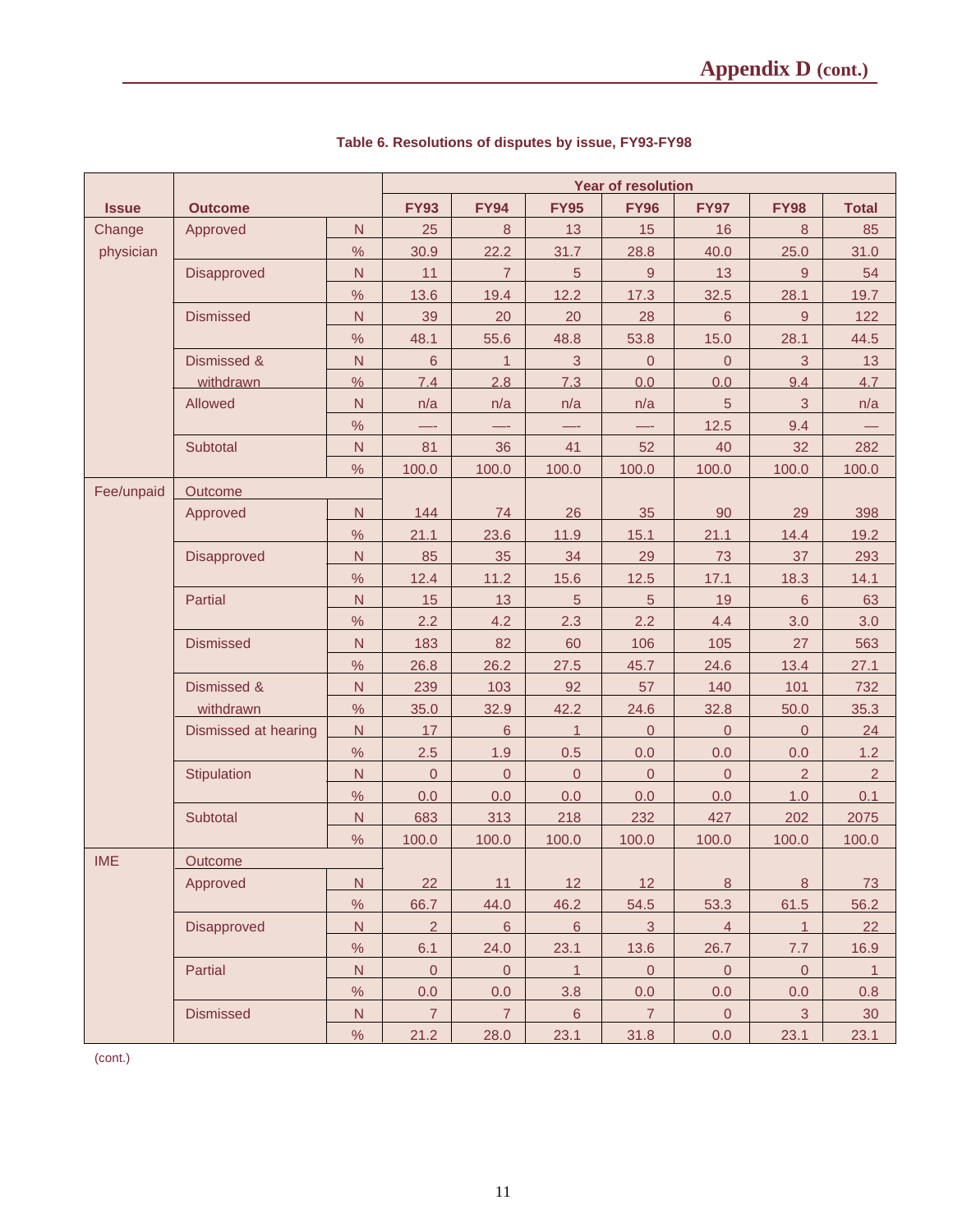|                |                      |                |                |                  | <b>Year of resolution</b> |                |                |                  |                |
|----------------|----------------------|----------------|----------------|------------------|---------------------------|----------------|----------------|------------------|----------------|
| <b>Issue</b>   | <b>Outcome</b>       |                | <b>FY93</b>    | <b>FY94</b>      | <b>FY95</b>               | <b>FY96</b>    | <b>FY97</b>    | <b>FY98</b>      | <b>Total</b>   |
| IME (cont.)    | Dismissed &          | N              | $\overline{2}$ | $\mathbf{1}$     | $\mathbf{1}$              | $\overline{0}$ | $\overline{0}$ | $\boldsymbol{0}$ | $\overline{4}$ |
|                | withdrawn            | $\%$           | 6.1            | 4.0              | 3.8                       | 0.0            | 0.0            | 0.0              | 3.1            |
|                | Allowed              | $\overline{N}$ | n/a            | n/a              | n/a                       | n/a            | $\mathbf{3}$   | $\overline{1}$   | n/a            |
|                |                      | %              | —-             | —-               | —-                        | —-             | 20.0           | 7.7              |                |
|                | Subtotal             | $\overline{N}$ | 33             | 25               | 26                        | 22             | 15             | 13               | 134            |
|                |                      | $\%$           | 100.0          | 100.0            | 100.0                     | 100.0          | 100.0          | 100.0            | 100.0          |
| Palliative     | Outcome              |                |                |                  |                           |                |                |                  |                |
| care           | Approved             | $\overline{N}$ | 32             | 18               | 17                        | $\overline{4}$ | 21             | $\overline{4}$   | 96             |
|                |                      | $\frac{1}{2}$  | 17.5           | 31.0             | 40.5                      | $12.5$         | 21.0           | 16.7             | 21.9           |
|                | Disapproved          | $\overline{N}$ | 26             | 17               | 15                        | 14             | 29             | $\overline{4}$   | 105            |
|                |                      | $\%$           | 14.2           | 29.3             | 35.7                      | 43.8           | 29.0           | 16.7             | 23.9           |
|                | Partial              | N              | 2              | 3                | $\overline{0}$            | $\mathbf{1}$   | $\mathbf{1}$   | $\mathbf 0$      | $\overline{7}$ |
|                |                      | %              | 1.1            | 5.2              | 0.0                       | 3.1            | 1.0            | 0.0              | 1.6            |
|                | <b>Dismissed</b>     | N              | 115            | 19               | $\,$ 6 $\,$               | $9\,$          | 33             | $\bf 8$          | 190            |
|                |                      | $\frac{1}{2}$  | 62.8           | 32.8             | 14.3                      | 28.1           | 33.0           | 33.3             | 43.3           |
|                | Dismissed &          | ${\sf N}$      | $\overline{7}$ | $\mathbf{1}$     | $\overline{4}$            | $\overline{4}$ | 6              | $\overline{2}$   | 24             |
|                | withdrawn            | $\%$           | 3.8            | 1.7              | 9.5                       | 12.5           | 6.0            | 8.3              | 5.5            |
|                | Dismissed at hearing | $\overline{N}$ | $\mathbf{1}$   | $\boldsymbol{0}$ | $\boldsymbol{0}$          | $\mathbf 0$    | $\overline{0}$ | $\mathbf 0$      | $\mathbf{1}$   |
|                |                      | %              | 0.5            | 0.0              | 0.0                       | 0.0            | 0.0            | 0.0              | 0.2            |
|                | Stipulation          | $\overline{N}$ | $\overline{0}$ | $\overline{0}$   | $\overline{0}$            | $\overline{0}$ | 10             | $6\phantom{1}$   | 16             |
|                |                      | $\%$           | 0.0            | 0.0              | 0.0                       | 0.0            | 10.0           | 25.0             | 3.6            |
|                | Subtotal             | ${\sf N}$      | 183            | 58               | 42                        | 32             | 100            | 24               | 439            |
|                |                      | $\%$           | 100.0          | 100.0            | 100.0                     | 100.0          | 100.0          | 100.0            | 100.0          |
| <b>Medical</b> | Outcome              |                |                |                  |                           |                |                |                  |                |
| services       | Approved             | N              | $\star\star$   |                  |                           |                | 18             | 113              | 131            |
|                |                      | $\%$           |                |                  |                           |                | 31.6           | 31.7             | 31.6           |
|                | Disapproved          | ${\sf N}$      |                |                  |                           |                | 17             | 74               | 91             |
|                |                      | $\%$           |                |                  |                           |                | 29.8           | 20.7             | 22.0           |
|                | Partial              | $\overline{N}$ |                |                  |                           |                | $\overline{0}$ | 24               | 24             |
|                |                      | %              |                |                  |                           |                | 0.0            | 6.7              | 5.8            |
|                | <b>Dismissed</b>     | N              |                |                  |                           |                | 15             | 26               | 41             |
|                |                      | $\%$           |                |                  |                           |                | 26.3           | 7.3              | 9.9            |
|                | Dismissed &          | ${\sf N}$      |                |                  |                           |                | $\overline{4}$ | 112              | 116            |
|                | withdrawn            | $\%$           |                |                  |                           |                | 7.0            | 31.4             | 28.0           |
|                | Stipulation          | $\overline{N}$ |                |                  |                           |                | $\mathbf{3}$   | $\, 8$           | 11             |
|                |                      | $\%$           |                |                  |                           |                | 5.3            | 2.2              | 2.7            |
|                | Subtotal             | ${\sf N}$      |                |                  |                           |                | 57             | 357              | 414            |
|                |                      | $\%$           |                |                  |                           |                | 100.0          | 100.0            | 100.0          |

### **Table 6. Resolutions of disputes by issue, FY93-FY98 (cont.)**

(cont.)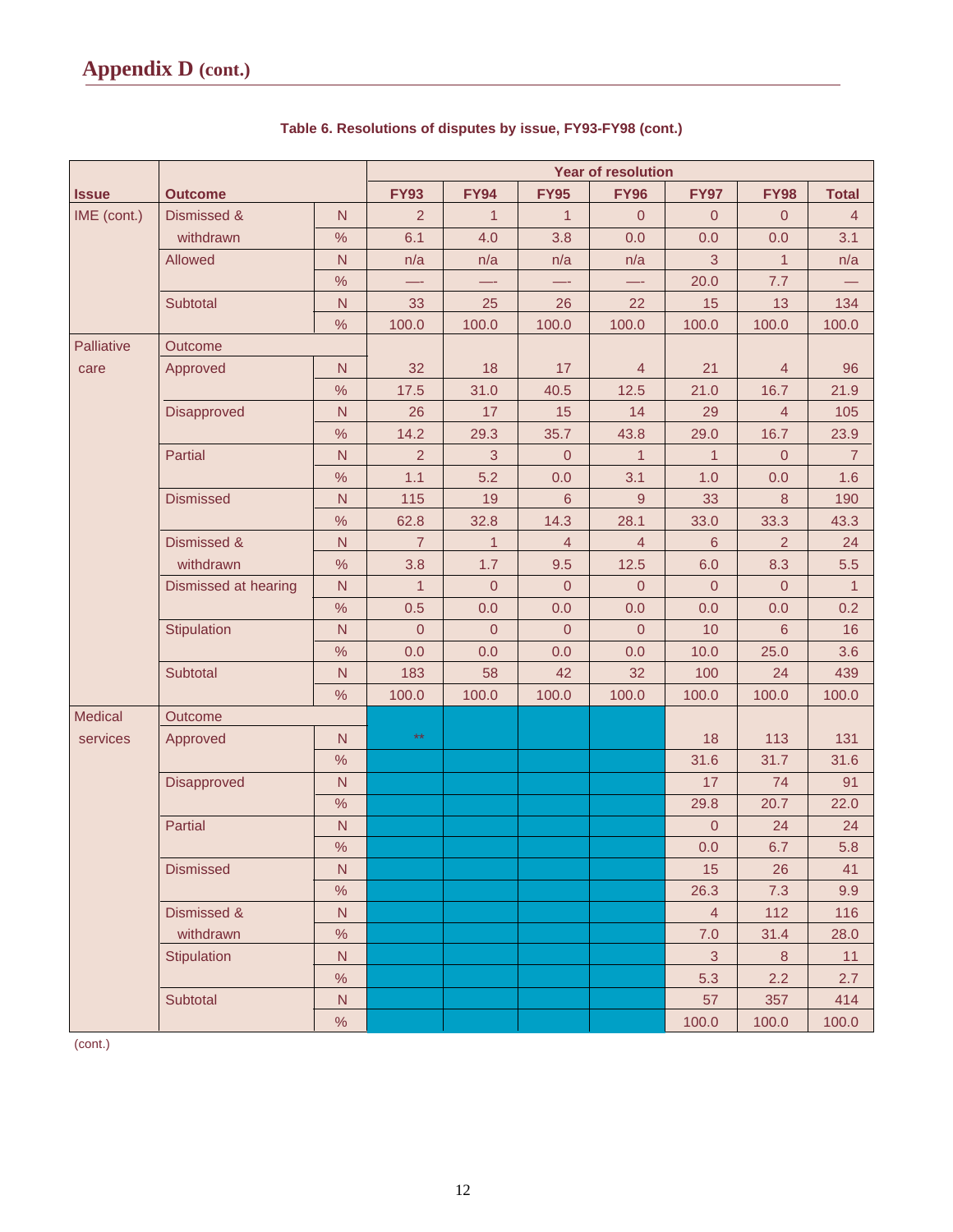|                    |                      |               | <b>Year of resolution</b> |                |                |                |                |             |                |  |  |  |  |  |
|--------------------|----------------------|---------------|---------------------------|----------------|----------------|----------------|----------------|-------------|----------------|--|--|--|--|--|
| <b>Issue</b>       | <b>Outcome</b>       |               | <b>FY93</b>               | <b>FY94</b>    | <b>FY95</b>    | <b>FY96</b>    | <b>FY97</b>    | <b>FY98</b> | <b>Total</b>   |  |  |  |  |  |
| Treatment          | Approved             | N             | 111                       | 61             | 35             | 59             | 69             | 48          | 383            |  |  |  |  |  |
|                    |                      | $\%$          | 28.0                      | 27.1           | 33.0           | 23.0           | 24.3           | 28.9        | 27.1           |  |  |  |  |  |
|                    | Disapproved          | N             | 97                        | 53             | 25             | 79             | 75             | 31          | 360            |  |  |  |  |  |
|                    |                      | $\%$          | 24.5                      | 23.6           | 23.6           | 30.7           | 26.4           | 18.7        | 25.5           |  |  |  |  |  |
|                    | Partial              | N             | 46                        | 9              | $\overline{2}$ | 3              | 9              | 9           | 78             |  |  |  |  |  |
|                    |                      | %             | 11.6                      | 4.0            | 1.9            | 1.2            | 3.2            | 5.4         | 5.5            |  |  |  |  |  |
|                    | No bona fide dispute | N             | 15                        | $\overline{7}$ | n/a            | n/a            | n/a            | n/a         | n/a            |  |  |  |  |  |
|                    |                      | $\%$          | 3.8                       | 3.1            |                | —              | —              |             |                |  |  |  |  |  |
|                    | <b>Dismissed</b>     | N             | 79                        | 75             | 32             | 97             | 78             | 26          | 387            |  |  |  |  |  |
|                    |                      | $\%$          | 19.9                      | 33.3           | 30.2           | 37.7           | 27.5           | 15.7        | 27.4           |  |  |  |  |  |
|                    | Dismissed &          | N             | 46                        | 19             | 11             | 19             | 52             | 34          | 181            |  |  |  |  |  |
|                    | withdrawn            | $\%$          | 11.6                      | 8.4            | 10.4           | 7.4            | 18.3           | 20.5        | 12.8           |  |  |  |  |  |
|                    | Dismissed at hearing | N             | $\overline{2}$            | $\mathbf 1$    | 1              | $\overline{0}$ | $\overline{0}$ | $\Omega$    | $\overline{4}$ |  |  |  |  |  |
|                    |                      | $\frac{9}{6}$ | 0.5                       | 0.4            | 0.9            | 0.0            | 0.0            | 0.0         | 0.3            |  |  |  |  |  |
|                    | Stipulation          | N             | $\overline{0}$            | $\Omega$       | $\Omega$       | $\Omega$       | $\overline{1}$ | 18          | 19             |  |  |  |  |  |
|                    |                      | $\%$          | 0.0                       | 0.0            | 0.0            | 0.0            | 0.4            | 10.8        | 1.3            |  |  |  |  |  |
|                    | Subtotal             | N             | 396                       | 225            | 106            | 257            | 284            | 166         | 1434           |  |  |  |  |  |
|                    |                      | $\frac{9}{6}$ | 100.0                     | 100.0          | 100.0          | 100.0          | 100.0          | 100.0       | 100.0          |  |  |  |  |  |
| <b>Grand Total</b> |                      | N             | 1376                      | 657            | 433            | 595            | 923            | 794         | 4778           |  |  |  |  |  |

#### **Table 6. Resolutions of disputes by issue, FY93-FY98 (cont.)**

Note: \*\*Medical services were not defined as an issue until December 1996. Allowed was not defined as an outcome until January 1997. Due to rounding, percentage totals may not equal 100.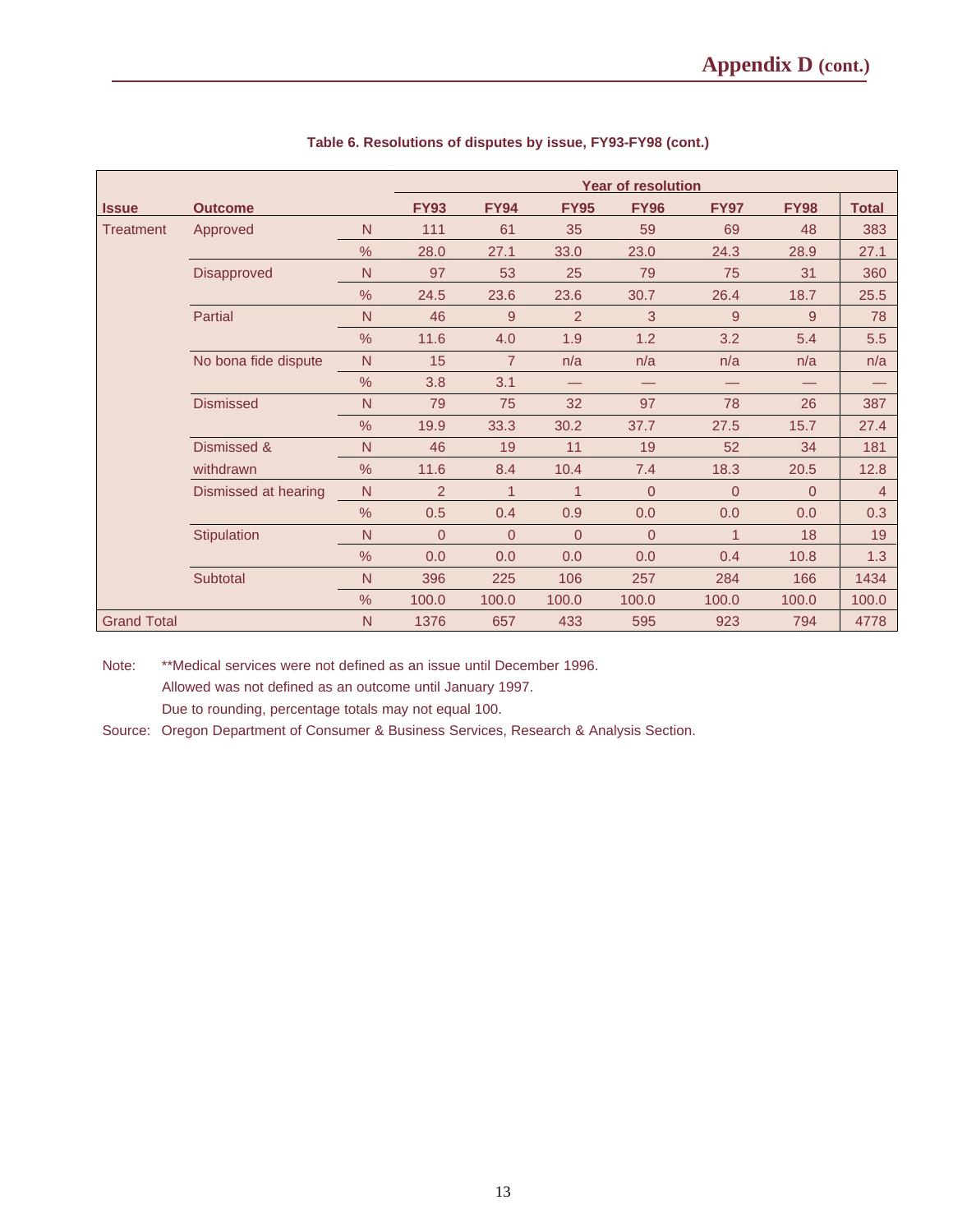## **Appendix D (cont.)**

| <b>Issue</b> | <b>Outcome</b>   |               | <b>Jul-97</b>       | Aug-97         | <b>Sep-97</b>       | <b>Oct-97</b>  | <b>Nov-97</b>  | <b>Dec-97</b>  | <b>Jan-98</b>  | Feb-98         | Mar-98         | Apr-98         | May-98         | <b>Jun-98</b>  | <b>Total</b>    |
|--------------|------------------|---------------|---------------------|----------------|---------------------|----------------|----------------|----------------|----------------|----------------|----------------|----------------|----------------|----------------|-----------------|
| Change       | Approved         | N             | $\overline{0}$      | $\mathbf{1}$   | $\mathbf{0}$        | $\mathbf{1}$   | $\overline{0}$ | $\mathbf{1}$   | $\mathbf{1}$   | $\mathbf{0}$   | $\overline{2}$ | $\mathbf{1}$   | $\overline{0}$ | $\mathbf{1}$   | 8               |
| physician    |                  | $\frac{0}{0}$ | 0.0                 | 25.0           | 0.0                 | 33.3           | 0.0            | 50.0           | 50.0           | 0.0            | 50.0           | 33.3           | 0.0            | 50.0           | 25.0            |
|              | Disapproved      | N             | $\mathbf{1}$        | 2              | $\mathbf{0}$        | $\mathbf{1}$   | $\overline{2}$ | $\mathbf{0}$   | $\mathbf{0}$   | $\mathbf{0}$   | $\mathbf{1}$   | $\mathbf{1}$   | $\mathbf{1}$   | $\overline{0}$ | $9\,$           |
|              |                  | %             | 33.3                | 50.0           | 0.0                 | 33.3           | 100.0          | 0.0            | 0.0            | 0.0            | 25.0           | 33.3           | 33.3           | 0.0            | 28.1            |
|              | <b>Dismissed</b> | N             | $\overline{0}$      | $\mathbf{1}$   | $\overline{2}$      | $\mathbf{1}$   | $\mathbf{0}$   | $\overline{0}$ | $\mathbf{0}$   | $\mathbf{1}$   | $\mathbf{1}$   | $\mathbf{1}$   | $\mathbf{1}$   | $\mathbf{1}$   | $9\,$           |
|              |                  | %             | 0.0                 | 25.0           | 66.7                | 33.3           | 0.0            | 0.0            | 0.0            | 100.0          | 25.0           | 33.3           | 33.3           | 50.0           | 28.1            |
|              | Dismissed &      | N.            | $\overline{2}$      | $\overline{0}$ | $\overline{0}$      | $\overline{0}$ | $\overline{0}$ | $\overline{0}$ | $\overline{0}$ | $\overline{0}$ | $\overline{0}$ | $\overline{0}$ | $\overline{1}$ | $\overline{0}$ | 3               |
|              | withdrawn        | %             | 66.7                | 0.0            | 0.0                 | 0.0            | 0.0            | 0.0            | 0.0            | 0.0            | 0.0            | 0.0            | 33.3           | 0.0            | 9.4             |
|              | Allowed          | N             | $\overline{0}$      | $\overline{0}$ | $\mathbf{1}$        | $\overline{0}$ | $\overline{0}$ | $\mathbf{1}$   | $\mathbf{1}$   | $\overline{0}$ | $\overline{0}$ | $\overline{0}$ | $\overline{0}$ | $\overline{0}$ | 3               |
|              |                  | %             | 0.0                 | 0.0            | 33.3                | 0.0            | 0.0            | 50.0           | 50.0           | 0.0            | 0.0            | 0.0            | 0.0            | 0.0            | 9.4             |
|              | Subtotal         | N             | 3                   | $\overline{4}$ | 3                   | 3              | $\overline{2}$ | $\overline{2}$ | $\overline{2}$ | $\mathbf{1}$   | $\overline{4}$ | 3              | 3              | $\overline{2}$ | 32              |
|              |                  | %             | 100.0               | 100.0          | 100.0               | 100.0          | 100.0          | 100.0          | 100.0          | 100.0          | 100.0          | 100.0          | 100.0          | 100.0          | 100.0           |
| Fee/unpaid   | <b>Outcome</b>   |               |                     |                |                     |                |                |                |                |                |                |                |                |                |                 |
|              | Approved         | $\mathsf{N}$  | $\overline{2}$      | $\overline{4}$ | 15                  | $\mathbf{1}$   | 5              | $\mathbf{1}$   | $\mathbf{0}$   | $\mathbf{0}$   | $\overline{0}$ | $\mathbf{0}$   | $\overline{0}$ | $\mathbf{1}$   | 29              |
|              |                  | %             | 6.5                 | 11.1           | 24.6                | 4.0            | 12.5           | 20.0           | 0.0            | 0.0            | 0.0            | 0.0            | 0.0            | 33.3           | 14.4            |
|              | Disapproved      | N             | $6\phantom{1}$      | 15             | 8                   | $\overline{4}$ | 3              | $\mathbf{1}$   | $\overline{0}$ | $\overline{0}$ | $\overline{0}$ | $\overline{0}$ | $\overline{0}$ | $\overline{0}$ | 37              |
|              |                  | %             | 19.4                | 41.7           | 13.1                | 16.0           | 7.5            | 20.0           | 0.0            | 0.0            | 0.0            | 0.0            | 0.0            | 0.0            | 18.3            |
|              | Partial          | N             | $\overline{2}$      | $\overline{0}$ | 3                   | $\overline{0}$ | $\overline{0}$ | $\overline{0}$ | $\mathbf{0}$   | $\mathbf{0}$   | $\overline{0}$ | $\mathbf{0}$   | $\overline{0}$ | $\mathbf{1}$   | $\,$ 6 $\,$     |
|              |                  | $\%$          | 6.5                 | 0.0            | 4.9                 | 0.0            | 0.0            | 0.0            | 0.0            | 0.0            | 0.0            | 0.0            | 0.0            | 33.3           | 3.0             |
|              | <b>Dismissed</b> | N             | 3                   | 9              | 10                  | $\mathbf{1}$   | 3              | $\overline{0}$ | $\overline{0}$ | $\mathbf{0}$   | $\overline{0}$ | $\overline{0}$ | $\overline{0}$ | $\mathbf{1}$   | 27              |
|              |                  | %             | 9.7                 | 25.0           | 16.4                | 4.0            | 7.5            | 0.0            | 0.0            | 0.0            | 0.0            | 0.0            | 0.0            | 33.3           | 13.4            |
|              | Dismissed &      | N             | 18                  | 8              | 25                  | 19             | 27             | 3              | $\overline{0}$ | $\mathbf{0}$   | $\mathbf{1}$   | $\overline{0}$ | $\overline{0}$ | $\mathbf{0}$   | 101             |
|              | withdrawn        | %             | 58.1                | 22.2           | 41.0                | 76.0           | 67.5           | 60.0           | 0.0            | 0.0            | 100.0          | 0.0            | 0.0            | 0.0            | 50.0            |
|              | Stipulation      | N             | $\overline{0}$      | $\overline{0}$ | $\overline{0}$      | $\overline{0}$ | $\overline{2}$ | $\overline{0}$ | $\overline{0}$ | $\overline{0}$ | $\overline{0}$ | $\overline{0}$ | $\overline{0}$ | $\overline{0}$ | $\overline{2}$  |
|              |                  | %             | 0.0                 | 0.0            | 0.0                 | 0.0            | 5.0            | 0.0            | 0.0            | 0.0            | 0.0            | 0.0            | 0.0            | 0.0            | 1.0             |
|              | Subtotal         | N             | 31                  | 36             | 61                  | 25             | 40             | 5              | $\overline{0}$ | $\mathbf{0}$   | $\mathbf{1}$   | $\overline{0}$ | $\mathbf 0$    | 3              | 202             |
|              |                  | %             | 100.0               | 100.0          | 100.0               | 100.0          | 100.0          | 100.0          | 0.0            | 0.0            | 100.0          | 0.0            | 0.0            | 100.0          | 100.0           |
| <b>IME</b>   | Outcome          |               |                     |                |                     |                |                |                |                |                |                |                |                |                |                 |
|              | Approved         | N.            | $\overline{0}$      | 3              | $\mathbf{0}$        | $\overline{0}$ | $\overline{2}$ | $\overline{0}$ | $\mathbf{0}$   | $\pmb{0}$      | $\mathbf{1}$   | $\overline{0}$ | $\overline{2}$ | $\overline{0}$ | 8               |
|              |                  | %             | 0.0                 | 100.0          | 0.0                 | 0.0            | 66.7           | 0.0            | 0.0            | 0.0            | 50.0           | 0.0            | 66.7           | 0.0            | 61.5            |
|              | Disapproved      | $\mathsf{N}$  | $\overline{0}$      | $\overline{0}$ | $\overline{0}$      | $\overline{0}$ | $\mathbf{1}$   | $\overline{0}$ | $\overline{0}$ | $\overline{0}$ | $\overline{0}$ | $\overline{0}$ | $\overline{0}$ | $\overline{0}$ | $\mathbf{1}$    |
|              |                  | %             | 0.0                 | 0.0            | 0.0                 | 0.0            | 33.3           | 0.0            | 0.0            | 0.0            | 0.0            | 0.0            | 0.0            | 0.0            | 7.7             |
|              | <b>Dismissed</b> | $\mathsf{N}$  | $\mathbf{0}$        | $\overline{0}$ | $\overline{0}$      | $\mathbf{1}$   | $\overline{0}$ | $\mathbf{0}$   | $\overline{0}$ | $\overline{0}$ | $\overline{1}$ | $\overline{0}$ | $\overline{0}$ | $\mathbf{1}$   | $\mathbf{3}$    |
|              |                  | $\%$          | 0.0                 | 0.0            | 0.0                 | 100.0          | 0.0            | 0.0            | 0.0            | 0.0            | 50.0           | 0.0            | 0.0            | 100.0          | 23.1            |
|              | Allowed          | $\mathsf{N}$  | $\mathbf{0}$        | $\mathbf{0}$   | $\overline{0}$      | $\mathbf{0}$   | $\mathbf{0}$   | $\overline{0}$ | $\mathbf{0}$   | $\mathbf{0}$   | $\overline{0}$ | $\overline{0}$ | $\mathbf{1}$   | $\overline{0}$ | $\mathbf{1}$    |
|              |                  | %             | 0.0                 | 0.0            | 0.0                 | 0.0            | 0.0            | 0.0            | 0.0            | 0.0            | 0.0            | 0.0            | 33.3           | 0.0            | 7.7             |
|              | Subtotal         | $\mathsf{N}$  | $\mathsf{O}\xspace$ | $\mathbf{3}$   | $\mathsf{O}\xspace$ | $\overline{1}$ | 3              | $\overline{0}$ | $\mathbf 0$    | $\overline{0}$ | $\overline{2}$ | $\overline{0}$ | $\overline{3}$ | $\mathbf{1}$   | 13 <sup>°</sup> |
|              |                  | $\%$          | 0.0                 | 100.0          | 0.0                 | 100.0          | 100.0          | 0.0            | 0.0            | 0.0            | 100.0          | 0.0            | 100.0          | 100.0          | 100.0           |

### **Table 7. Resolutions of disputes by month resolved, FY98**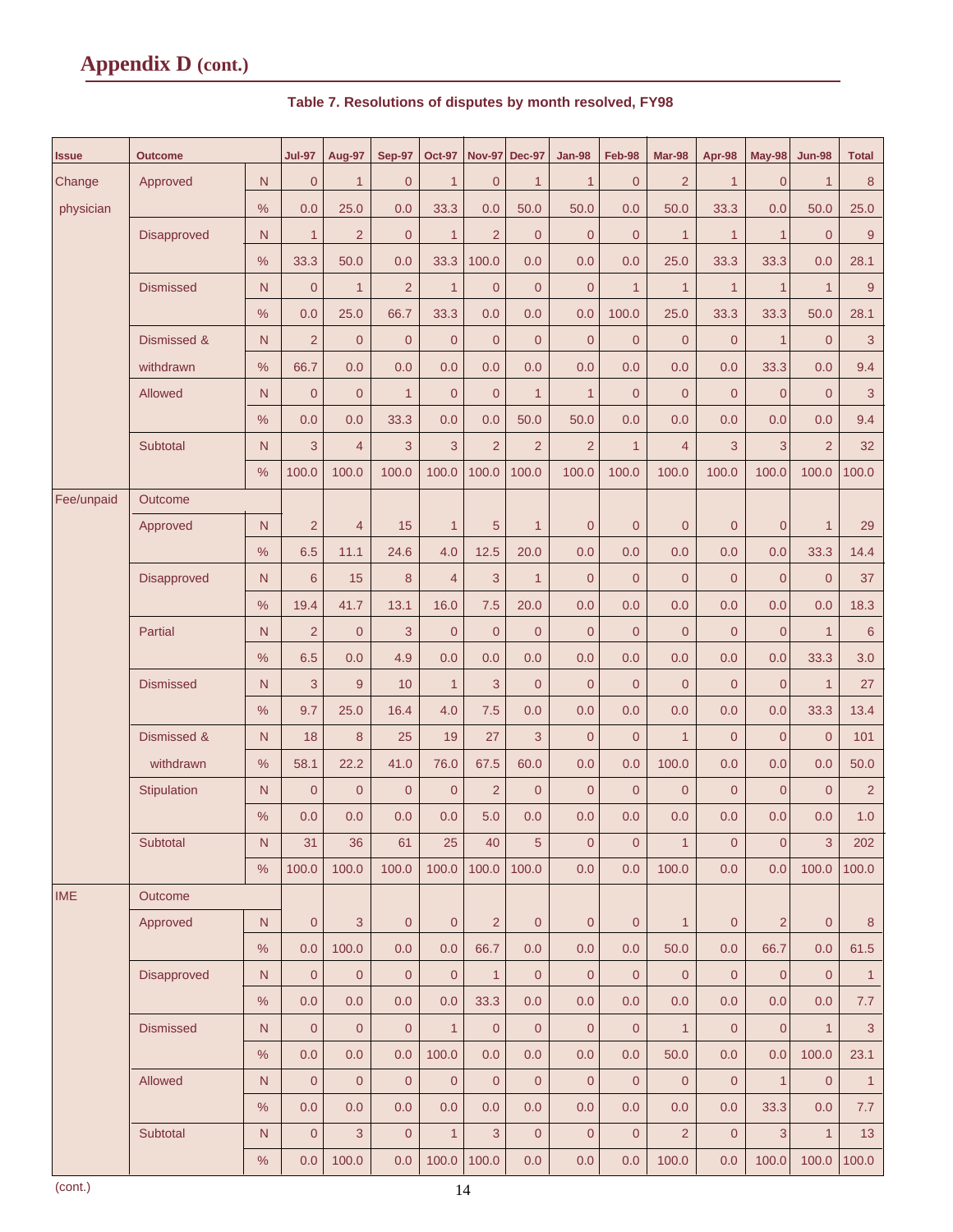| <b>Issue</b>   | <b>Outcome</b>   |               | <b>Jul-97</b>       | Aug-97         | <b>Sep-97</b>  | <b>Oct-97</b>  | <b>Nov-97</b>       | <b>Dec-97</b>  | Jan-98         | Feb-98         | <b>Mar-98</b>  | Apr-98         | <b>May-98</b>  | <b>Jun-98</b>       | <b>Total</b>   |
|----------------|------------------|---------------|---------------------|----------------|----------------|----------------|---------------------|----------------|----------------|----------------|----------------|----------------|----------------|---------------------|----------------|
| Palliative     | Approved         | N             | $\overline{0}$      | $\mathbf{1}$   | $\overline{0}$ | $\overline{0}$ | $\overline{0}$      | $\mathbf{1}$   | $\overline{0}$ | $\overline{0}$ | $\overline{0}$ | $\overline{0}$ | $\mathbf{0}$   | $\overline{2}$      | $\overline{4}$ |
| care           |                  | $\%$          | 0.0                 | 50.0           | 0.0            | 0.0            | 0.0                 | 14.3           | 0.0            | 0.0            | 0.0            | 0.0            | 0.0            | 40.0                | 16.7           |
|                | Disapproved      | $\mathsf{N}$  | $\overline{0}$      | $\overline{0}$ | $\overline{0}$ | $\overline{1}$ | $\overline{0}$      | $\overline{0}$ | $\overline{0}$ | $\overline{0}$ | $\mathbf{1}$   | $\overline{0}$ | $\overline{0}$ | $\overline{2}$      | $\overline{4}$ |
|                |                  | $\%$          | 0.0                 | 0.0            | 0.0            | 100.0          | 0.0                 | 0.0            | 0.0            | 0.0            | 100.0          | 0.0            | 0.0            | 40.0                | 16.7           |
|                | <b>Dismissed</b> | N             | 3                   | $\overline{1}$ | $\overline{0}$ | $\overline{0}$ | $\overline{0}$      | $\overline{4}$ | $\overline{0}$ | $\overline{0}$ | $\overline{0}$ | $\overline{0}$ | $\overline{0}$ | $\overline{0}$      | 8              |
|                |                  | $\frac{0}{0}$ | 60.0                | 50.0           | 0.0            | 0.0            | 0.0                 | 57.1           | 0.0            | 0.0            | 0.0            | 0.0            | 0.0            | 0.0                 | 33.3           |
|                | Dismissed &      | N             | $\mathsf{O}\xspace$ | $\overline{0}$ | $\overline{0}$ | $\overline{0}$ | $\mathsf{O}\xspace$ | $\overline{1}$ | $\overline{0}$ | $\overline{0}$ | $\overline{0}$ | $\overline{0}$ | $\overline{0}$ | $\overline{1}$      | $\overline{2}$ |
|                | withdrawn        | $\frac{1}{2}$ | 0.0                 | 0.0            | 0.0            | 0.0            | 0.0                 | 14.3           | 0.0            | 0.0            | 0.0            | 0.0            | 0.0            | 20.0                | 8.3            |
|                | Stipulation      | N             | $\overline{2}$      | $\overline{0}$ | $\mathbf{1}$   | $\overline{0}$ | $\overline{2}$      | $\mathbf{1}$   | $\overline{0}$ | $\overline{0}$ | $\overline{0}$ | $\overline{0}$ | $\overline{0}$ | $\overline{0}$      | $6\phantom{1}$ |
|                |                  | $\%$          | 40.0                | 0.0            | 100.0          | 0.0            | 100.0               | 14.3           | 0.0            | 0.0            | 0.0            | 0.0            | 0.0            | 0.0                 | 25.0           |
|                | Subtotal         | N             | 5                   | $\overline{2}$ | $\overline{1}$ | $\overline{1}$ | $\overline{2}$      | $\overline{7}$ | $\overline{0}$ | $\overline{0}$ | $\mathbf{1}$   | $\overline{0}$ | $\overline{0}$ | 5                   | 24             |
|                |                  | $\%$          | 100.0               | 100.0          | 100.0          | 100.0          | 100.0               | 100.0          | 0.0            | 0.0            | 100.0          | 0.0            | 0.0            | 100.0               | 100.0          |
| <b>Medical</b> | Outcome          |               |                     |                |                |                |                     |                |                |                |                |                |                |                     |                |
| services       | Approved         | N             | $6\phantom{1}$      | $\overline{2}$ | $\overline{2}$ | $\overline{2}$ | 5                   | $\overline{4}$ | 5              | $6\phantom{1}$ | 16             | 21             | 19             | 25                  | 113            |
|                |                  | $\%$          | 50.0                | 33.3           | 22.2           | 33.3           | 45.5                | 10.3           | 17.2           | 10.2           | 27.6           | 47.7           | 44.2           | 61.0                | 31.7           |
|                | Disapproved      | N             | 3                   | $\mathbf{1}$   | $\overline{2}$ | $\mathbf{1}$   | $\overline{0}$      | 10             | $\overline{7}$ | 8              | 11             | $\overline{9}$ | 15             | $\overline{7}$      | 74             |
|                |                  | $\frac{1}{2}$ | 25.0                | 16.7           | 22.2           | 16.7           | 0.0                 | 25.6           | 24.1           | 13.6           | 19.0           | 20.5           | 34.9           | 17.1                | 20.7           |
|                | <b>Partial</b>   | ${\sf N}$     | $\overline{0}$      | $\mathbf{1}$   | $\overline{0}$ | $\overline{0}$ | $\overline{0}$      | $\overline{0}$ | $\overline{0}$ | 5              | 5              | $\overline{4}$ | 3              | $6\overline{6}$     | 24             |
|                |                  | $\frac{0}{0}$ | 0.0                 | 16.7           | 0.0            | 0.0            | 0.0                 | 0.0            | 0.0            | 8.5            | 8.6            | 9.1            | 7.0            | 14.6                | 6.7            |
|                | <b>Dismissed</b> | N             | $\overline{2}$      | $\mathbf{1}$   | $\overline{4}$ | $\mathbf{1}$   | $\mathbf{1}$        | $\mathbf{1}$   | $\overline{0}$ | 9              | $\overline{4}$ | $\overline{2}$ | $\mathbf{1}$   | $\overline{0}$      | 26             |
|                |                  | $\%$          | 16.7                | 16.7           | 44.4           | 16.7           | 9.1                 | 2.6            | 0.0            | 15.3           | 6.9            | 4.5            | 2.3            | 0.0                 | 7.3            |
|                | Dismissed &      | N             | $\overline{0}$      | $\mathbf{1}$   | $\mathbf{1}$   | $\overline{1}$ | $\overline{4}$      | 23             | 14             | 31             | 22             | $\overline{7}$ | 5              | $\overline{3}$      | 112            |
|                | withdrawn        | %             | 0.0                 | 16.7           | 11.1           | 16.7           | 36.4                | 59.0           | 48.3           | 52.5           | 37.9           | 15.9           | 11.6           | 7.3                 | 31.4           |
|                | Stipulation      | N             | $\overline{1}$      | $\overline{0}$ | $\overline{0}$ | $\overline{1}$ | $\overline{1}$      | $\mathbf{1}$   | 3              | $\overline{0}$ | $\overline{0}$ | $\mathbf{1}$   | $\overline{0}$ | $\mathsf{O}\xspace$ | $8\phantom{1}$ |
|                |                  | $\%$          | 8.3                 | 0.0            | 0.0            | 16.7           | 9.1                 | 2.6            | 10.3           | 0.0            | 0.0            | 2.3            | 0.0            | 0.0                 | 2.2            |
|                | Subtotal         | N             | 12                  | $6\phantom{1}$ | $\overline{9}$ | $6\phantom{1}$ | 11                  | 39             | 29             | 59             | 58             | 44             | 43             | 41                  | 357            |
|                |                  | $\%$          | 100.0               | 100.0          | 100.0          | 100.0          | 100.0               | 100.0          | 100.0          | 100.0          | 100.0          | 100.0          | 100.0          | 100.0               | 100.0          |

## **Table 7. Resolutions of disputes by month resolved, FY98 (cont.)**

(cont.)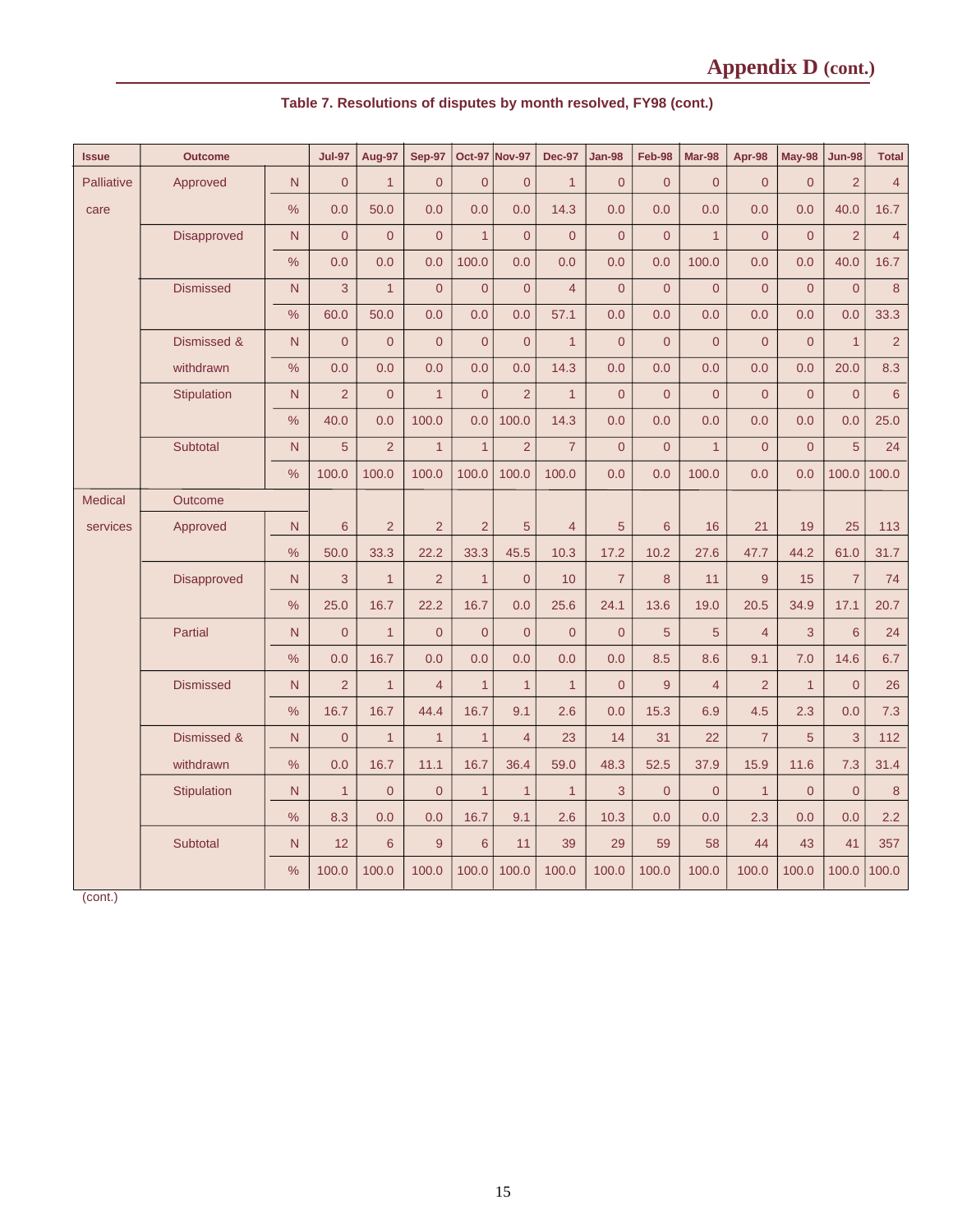| <b>Issue</b>            | <b>Outcome</b>   |                | <b>Jul-97</b>  | <b>Aug-97</b>  | <b>Sep-97</b>  | <b>Oct-97</b>  | <b>Nov-97</b>  | <b>Dec-97</b>  | <b>Jan-98</b>  | Feb-98         | Mar-98         | Apr-98         | <b>May-98</b>  | <b>Jun-98</b>  | <b>Total</b> |
|-------------------------|------------------|----------------|----------------|----------------|----------------|----------------|----------------|----------------|----------------|----------------|----------------|----------------|----------------|----------------|--------------|
| <b>Treatment</b>        | Outcome          |                |                |                |                |                |                |                |                |                |                |                |                |                |              |
|                         | Approved         | N              | 6              | 5              | 6              | 5              | 3              | $\overline{4}$ | $\overline{2}$ | $\overline{2}$ | 5              | $\overline{2}$ | $\overline{2}$ | 6              | 48           |
|                         |                  | $\frac{0}{0}$  | 25.0           | 31.3           | 42.9           | 29.4           | 27.3           | 21.1           | 28.6           | 15.4           | 31.3           | 15.4           | 28.6           | 66.7           | 28.9         |
|                         | Disapproved      | N <sub>1</sub> | 6              | $\overline{4}$ | $\overline{4}$ | $\mathbf{1}$   | $\overline{2}$ | $\mathbf{1}$   | 1              | $\overline{4}$ | $\mathbf{1}$   | $\overline{4}$ | $\overline{2}$ | $\mathbf{1}$   | 31           |
|                         |                  | $\frac{0}{0}$  | 25.0           | 25.0           | 28.6           | 5.9            | 18.2           | 5.3            | 14.3           | 30.8           | 6.3            | 30.8           | 28.6           | 11.1           | 18.7         |
|                         | Partial          | N              | $\overline{2}$ | $\overline{0}$ | $\mathbf{1}$   | 2              | $\overline{0}$ | $\overline{2}$ | $\overline{0}$ | $\mathbf{1}$   | $\mathbf{1}$   | $\overline{0}$ | $\Omega$       | $\overline{0}$ | 9            |
|                         |                  | $\frac{0}{0}$  | 8.3            | 0.0            | 7.1            | 11.8           | 0.0            | 10.5           | 0.0            | 7.7            | 6.3            | 0.0            | 0.0            | 0.0            | 5.4          |
|                         | <b>Dismissed</b> | N <sub>1</sub> | $\overline{4}$ | $\overline{4}$ | 2              | $\overline{3}$ | 3              | 3              | $\overline{2}$ | 3              | $\overline{2}$ | $\overline{0}$ | $\Omega$       | $\Omega$       | 26           |
|                         |                  | $\frac{0}{0}$  | 16.7           | 25.0           | 14.3           | 17.6           | 27.3           | 15.8           | 28.6           | 23.1           | 12.5           | 0.0            | 0.0            | 0.0            | 15.7         |
|                         | Dismissed &      | N              | $\overline{4}$ | 3              | $\overline{1}$ | 5 <sup>5</sup> | $\overline{0}$ | 5              | $\overline{1}$ | $\overline{2}$ | 5              | 3              | 3              | $\overline{2}$ | 34           |
|                         | withdrawn        | $\frac{0}{0}$  | 16.7           | 18.8           | 7.1            | 29.4           | 0.0            | 26.3           | 14.3           | 15.4           | 31.3           | 23.1           | 42.9           | 22.2           | 20.5         |
|                         | Stipulation      | N              | 2              | $\overline{0}$ | $\overline{0}$ | $\mathbf{1}$   | 3              | $\overline{4}$ | $\overline{1}$ | $\overline{1}$ | $\overline{2}$ | $\overline{4}$ | $\Omega$       | $\Omega$       | 18           |
|                         |                  | $\frac{0}{0}$  | 8.3            | 0.0            | 0.0            | 5.9            | 27.3           | 21.1           | 14.3           | 7.7            | 12.5           | 30.8           | 0.0            | 0.0            | 10.8         |
|                         | Subtotal         | N              | 24             | 16             | 14             | 17             | 11             | 19             | $\overline{7}$ | 13             | 16             | 13             | $\overline{7}$ | 9              | 166          |
|                         |                  | $\frac{0}{0}$  | 100.0          | 100.0          | 100.0          | 100.0          | 100.0          | 100.0          | 100.0          | 100.0          | 100.0          | 100.0          | 100.0          | 100.0          | 100.0        |
| <b>Grand Total</b><br>N |                  | 75             | 67             | 88             | 53             | 69             | 72             | 38             | 73             | 82             | 60             | 56             | 61             | 794            |              |
|                         |                  | $\frac{9}{6}$  | 9.4            | 8.4            | 11.1           | 6.7            | 8.7            | 9.1            | 4.8            | 9.2            | 10.3           | 7.6            | 7.1            | 7.7            | 100.0        |

### **Table 7. Resolutions of disputes by month resolved, FY98 (cont.)**

Note: Abatement orders and their corresponding issues are not counted.

Due to rounding, percentage totals may not equal 100.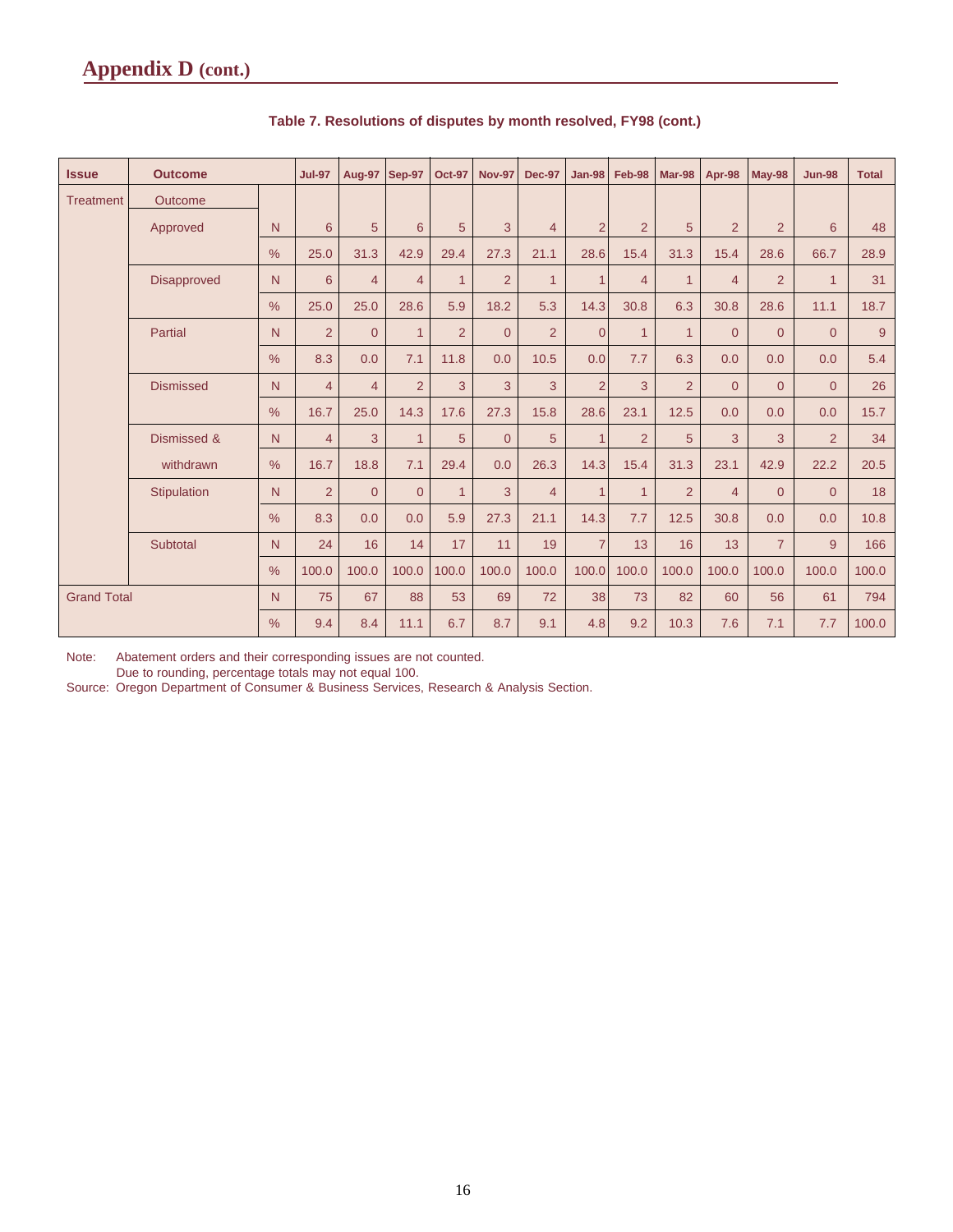| <b>Issue</b>       |               | <b>Jul-97</b>  | <b>Aug-97</b>   | <b>Sep-97</b>  | <b>Oct-97</b>  | <b>Nov-97</b>  | <b>Dec-97</b>  | <b>Jan-98</b>  | Feb-98 | Mar-98 | Apr-98 | May-9 | <b>Jun-98</b> | <b>Total</b> |
|--------------------|---------------|----------------|-----------------|----------------|----------------|----------------|----------------|----------------|--------|--------|--------|-------|---------------|--------------|
| Change physician   | N             | $\overline{0}$ | $\overline{0}$  | $\mathbf{1}$   | $\mathbf{1}$   | $\mathbf{1}$   | $\star\star$   |                |        |        |        |       |               |              |
|                    | %             | 0.0            | 0.0             | 12.5           | 14.3           | 14.3           |                |                |        |        |        |       |               |              |
| Fee/unpaid         | N             | 6              | $\mathbf{1}$    | $\overline{2}$ | $\overline{2}$ | $\mathbf{1}$   |                |                |        |        |        |       |               |              |
|                    | $\frac{0}{0}$ | 66.7           | 16.7            | 25.0           | 28.6           | 14.3           |                |                |        |        |        |       |               |              |
| Medical services   | N             | $\overline{0}$ | $\overline{1}$  | $\mathbf{1}$   | 1              | $\overline{0}$ |                |                |        |        |        |       |               |              |
|                    | $\frac{0}{0}$ | 0.0            | 16.7            | 12.5           | 14.3           | 0.0            |                |                |        |        |        |       |               |              |
| <b>Treatment</b>   | N             | 2              | 2               | $\overline{0}$ | $\overline{2}$ | $\mathbf{0}$   |                |                |        |        |        |       |               |              |
|                    | %             | 22.2           | 33.3            | 0.0            | 28.6           | 0.0            |                |                |        |        |        |       |               |              |
| General            | N             | $\mathbf{1}$   | $\overline{2}$  | $\overline{4}$ | $\mathbf{1}$   | 5              | $\overline{4}$ | $\overline{4}$ | 18     | 15     | 19     | 13    | 20            | 130          |
|                    | $\frac{0}{0}$ | 11.1           | 33.3            | 50.0           | 14.3           | 71.4           | 100.0          | 100.0          | 100.0  | 100.0  | 100.0  | 100.0 | 100.0         | 100.0        |
| <b>Grand Total</b> | N             | 9              | $6\phantom{1}6$ | 8              | $\overline{7}$ | $\overline{7}$ | 4              | $\overline{4}$ | 18     | 15     | 19     | 13    | 20            | 130          |
|                    | $\frac{0}{0}$ | 100.0          | 100.0           | 100.0          | 100.0          | 100.0          | 100.0          | 100.0          | 100.0  | 100.0  | 100.0  | 100.0 | 100.0         | 100.0        |

### **Table 8. General letter resolutions by month resolved, FY98**

Note: \*\*After Nov. 1997 general requests were no longer categorized by issue. Abatement orders and their corresponding issues are not counted. Due to rounding, percentage totals may not equal 100.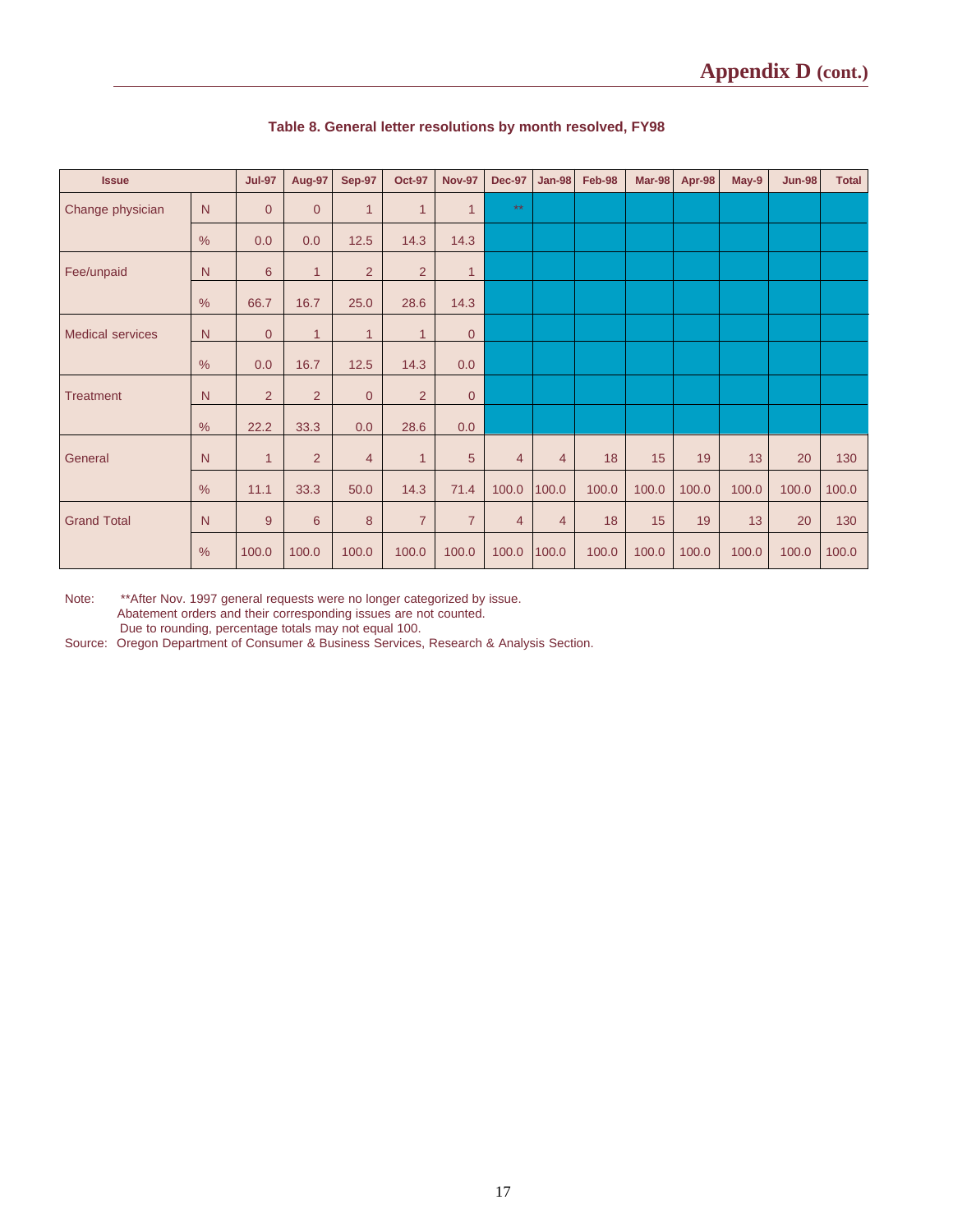| <b>Issue</b>            |               | <b>FY93</b> | <b>FY94</b> | <b>FY95</b> | <b>FY96</b> | <b>FY97</b> | <b>FY98</b> | <b>Total</b> |
|-------------------------|---------------|-------------|-------------|-------------|-------------|-------------|-------------|--------------|
| Change physician        | <b>Number</b> | 81          | 36          | 41          | 52          | 40          | 32          | 282          |
|                         | Mean          | 50.5        | 49.9        | 58.4        | 61.7        | 60.4        | 51.8        | 55.2         |
| Fee/unpaid              | <b>Number</b> | 683         | 313         | 218         | 232         | 427         | 202         | 2075         |
|                         | Mean          | 56.6        | 47.1        | 27.2        | 112.9       | 106.7       | 71.5        | 70.1         |
| <b>IME</b>              | <b>Number</b> | 33          | 25          | 26          | 22          | 15          | 13          | 134          |
|                         | Mean          | 44.3        | 30.9        | 33.3        | 33.1        | 27.7        | 42.9        | 35.8         |
| Palliative care         | <b>Number</b> | 183         | 58          | 42          | 32          | 100         | 24          | 439          |
|                         | Mean          | 43.3        | 53.2        | 34.7        | 85.4        | 104.7       | 92.0        | 63.5         |
| <b>Medical services</b> | <b>Number</b> | n/a         | n/a         | n/a         | n/a         | 57          | 357         | 414          |
|                         | Mean          |             |             |             |             | 104.6       | 107.3       | 106.9        |
| <b>Treatment</b>        | <b>Number</b> | 396         | 225         | 106         | 257         | 284         | 166         | 1434         |
|                         | Mean          | 77.2        | 58.9        | 52.0        | 97.3        | 146.3       | 131.7       | 96.1         |
| All resolved            | <b>Number</b> | 1376        | 657         | 433         | 595         | 923         | 794         | 4778         |
| disputes                | Mean          | 60.1        | 51.2        | 37.3        | 97.3        | 115.3       | 99.5        | 78.6         |

#### **Table 9. Average number of processing days (all resolutions) by fiscal year resolved, FY93-FY98**

Note: Processing days were calculated from receipt of the dispute to resolution for all resolutions.

Medical services were not defined as an issue until December 1996.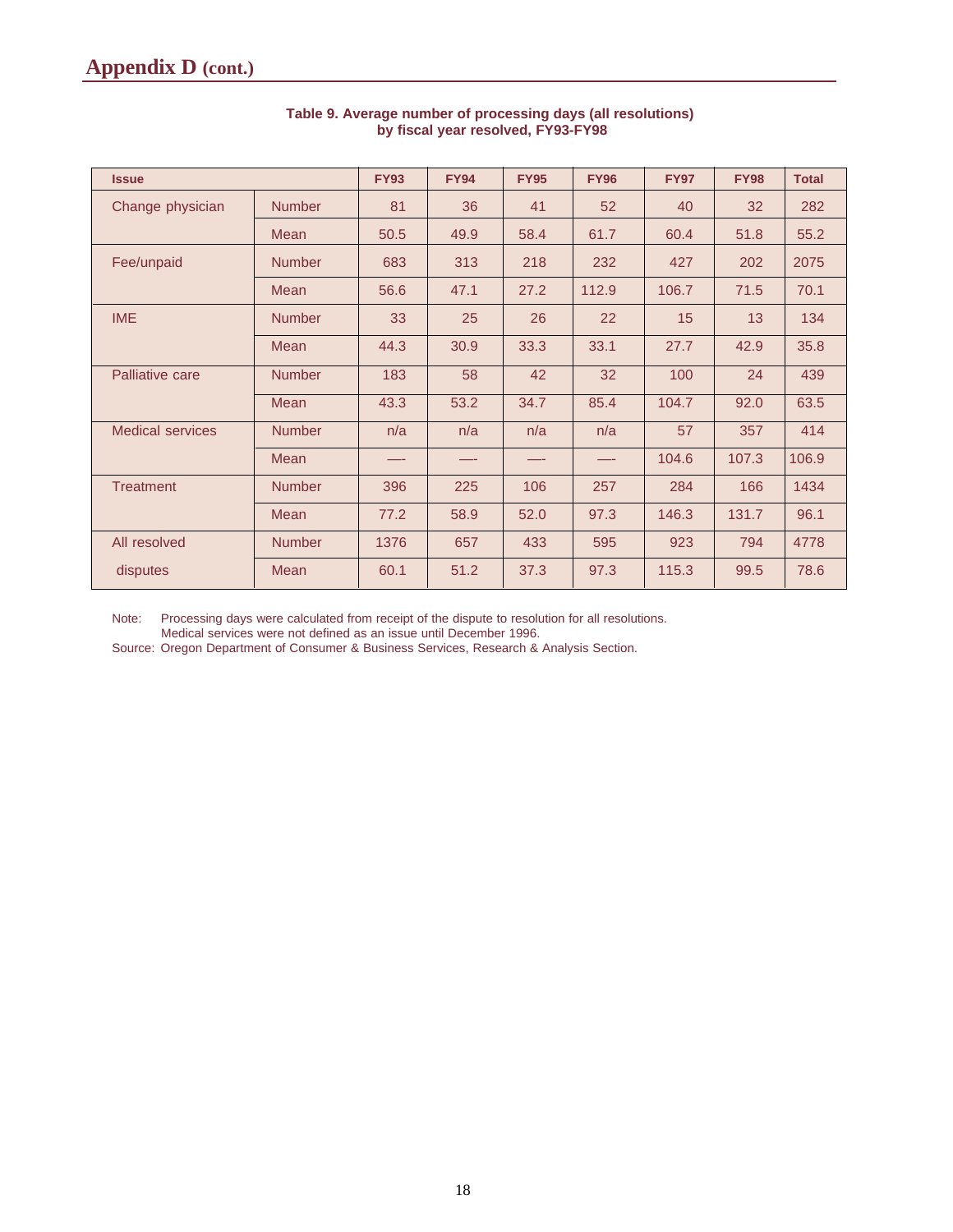| <b>Issue</b>            |               | <b>FY93</b> | <b>FY94</b> | <b>FY95</b> | <b>FY96</b> | <b>FY97</b> | <b>FY98</b> | <b>Total</b> |
|-------------------------|---------------|-------------|-------------|-------------|-------------|-------------|-------------|--------------|
| Change physician        | <b>Number</b> | 81          | 36          | 41          | 52          | 40          | 32          | 282          |
|                         | Mean          | 50.5        | 49.9        | 58.4        | 61.7        | 60.4        | 51.8        | 55.2         |
| Fee/unpaid              | <b>Number</b> | 683         | 313         | 218         | 232         | 427         | 200         | 2073         |
|                         | Mean          | 56.6        | 47.1        | 27.2        | 112.9       | 106.7       | 71.0        | 70.1         |
| <b>IME</b>              | <b>Number</b> | 33          | 25          | 26          | 22          | 15          | 13          | 134          |
|                         | Mean          | 44.3        | 30.9        | 33.3        | 33.1        | 27.7        | 42.9        | 35.8         |
| Palliative care         | <b>Number</b> | 183         | 58          | 42          | 32          | 90          | 18          | 423          |
|                         | Mean          | 43.3        | 53.2        | 34.7        | 85.4        | 114.7       | 101.8       | 64.7         |
| <b>Medical services</b> | <b>Number</b> | n/a         | n/a         | n/a         | n/a         | 54          | 349         | 403          |
|                         | Mean          |             |             |             |             | 104.9       | 108.6       | 108.1        |
| Treatment               | <b>Number</b> | 396         | 225         | 106         | 257         | 283         | 148         | 1415         |
|                         | Mean          | 77.2        | 58.9        | 52.0        | 97.3        | 146.8       | 137.0       | 96.2         |
| All resolved            | <b>Number</b> | 1376        | 657         | 433         | 595         | 909         | 760         | 4730         |
| disputes                | Mean          | 60.1        | 51.2        | 37.3        | 97.3        | 116.5       | 100.5       | 78.8         |

#### **Table10. Average number of processing days on disputes resolved by order by fiscal year resolved, FY93-FY98**

Note: Processing days were calculated from receipt of the dispute to resolution for orders only.

Medical services were not defined as an issue until December 1996.

Source: Oregon Department of Consumer & Business Services, Research & Analysis Section.

| <b>Issue</b>            |               | <b>Jul-97</b> | Aug-97         | Sep-97   | <b>Oct-97</b> | <b>Nov-97</b>  | <b>Dec-97</b>  | <b>Jan-98</b>  | Feb-98   | Mar-98 | Apr-98      | <b>May-98</b> | <b>Jun-98</b>  | <b>Total</b> |
|-------------------------|---------------|---------------|----------------|----------|---------------|----------------|----------------|----------------|----------|--------|-------------|---------------|----------------|--------------|
| Change physician        | <b>Number</b> | 3             | $\overline{4}$ | 3        | 3             | $\overline{2}$ | $\overline{2}$ | 2              |          | 4      | 3           | 3             | $\overline{2}$ | 32           |
|                         | Mean          | 31.7          | 59.5           | 27.7     | 43.3          | 89.0           | 72.0           | 79.5           | 20.0     | 43.5   | 30.7        |               | 46.3 102.5     | 51.8         |
| Fee/unpaid              | Number        | 31            | 36             | 61       | 25            | 40             | 5              | $\Omega$       | $\Omega$ |        | 0           | $\Omega$      | 3              | 202          |
|                         | Mean          | 74.6          | 75.4           | 56.4     | 66.6          | 90.6           | 83.6           | 0.0            | 0.0      | 47.0   | 0.0         | 0.0           | 77.3           | 71.5         |
| <b>IME</b>              | <b>Number</b> | $\Omega$      | 3              | $\Omega$ |               | 3              | $\Omega$       | $\Omega$       | $\Omega$ | 2      | 0           | 3             |                | 13           |
|                         | <b>Mean</b>   | 0.0           | 35.3           | 0.0      | 27.0          | 40.7           | 0.0            | 0.0            | 0.0      | 85.5   | 0.0         | 32.0          | 36.0           | 42.9         |
| Palliative care         | <b>Number</b> | 5             | $\overline{2}$ |          |               | $\overline{2}$ | $\overline{7}$ | $\Omega$       | $\Omega$ |        | 0           |               | 5              | 24           |
|                         | Mean          | 72.2          | 71.0           | 60.0     | 42.0          | 127.5          | 90.0           | 0.0            | 0.0      | 17.0   | 0.0         |               | 0.01140.0      | 92.0         |
| <b>Medical services</b> | <b>Number</b> | 12            | 6              | 9        | 6             | 11             | 39             | 29             | 59       | 58     | 44          | 43            | 41             | 357          |
|                         | <b>Mean</b>   | 104.8         | 97.8           | 47.7     | 56.0          | 98.5           | 93.4           | 103.8          | 123.5    | 131.2  | 102.9       | 117.0         | 85.5           | 107.3        |
| Treatment               | <b>Number</b> | 24            | 16             | 14       | 17            | 11             | 19             | $\overline{7}$ | 13       | 16     | 13          |               | 9              | 166          |
|                         | Mean          | 119.0         | 91.1           | 165.9    | 125.4         | 135.5          | 94.9           | 105.3          | 185.4    | 135.4  | 142.1       | 150.1         | 176.9          | 131.7        |
| All resolved            | <b>Number</b> | 75            | 67             | 88       | 53            | 69             | 72             | 38             | 73       | 82     | 60          | 56            | 61             | 794          |
| disputes                | <b>Mean</b>   | 91.7          | 78.3           | 72.0     | 81.7          | 97.9           | 92.2           | 102.8          | 133.1    |        | 124.2 107.8 | 112.8 102.8   |                | 99.5         |

#### **Table11. Average number of processing days by month resolved, FY98**

Note: Processing days were calculated from receipt of the dispute to resolution for orders only. Source: Oregon Department of Consumer & Business Services, Research & Analysis Section.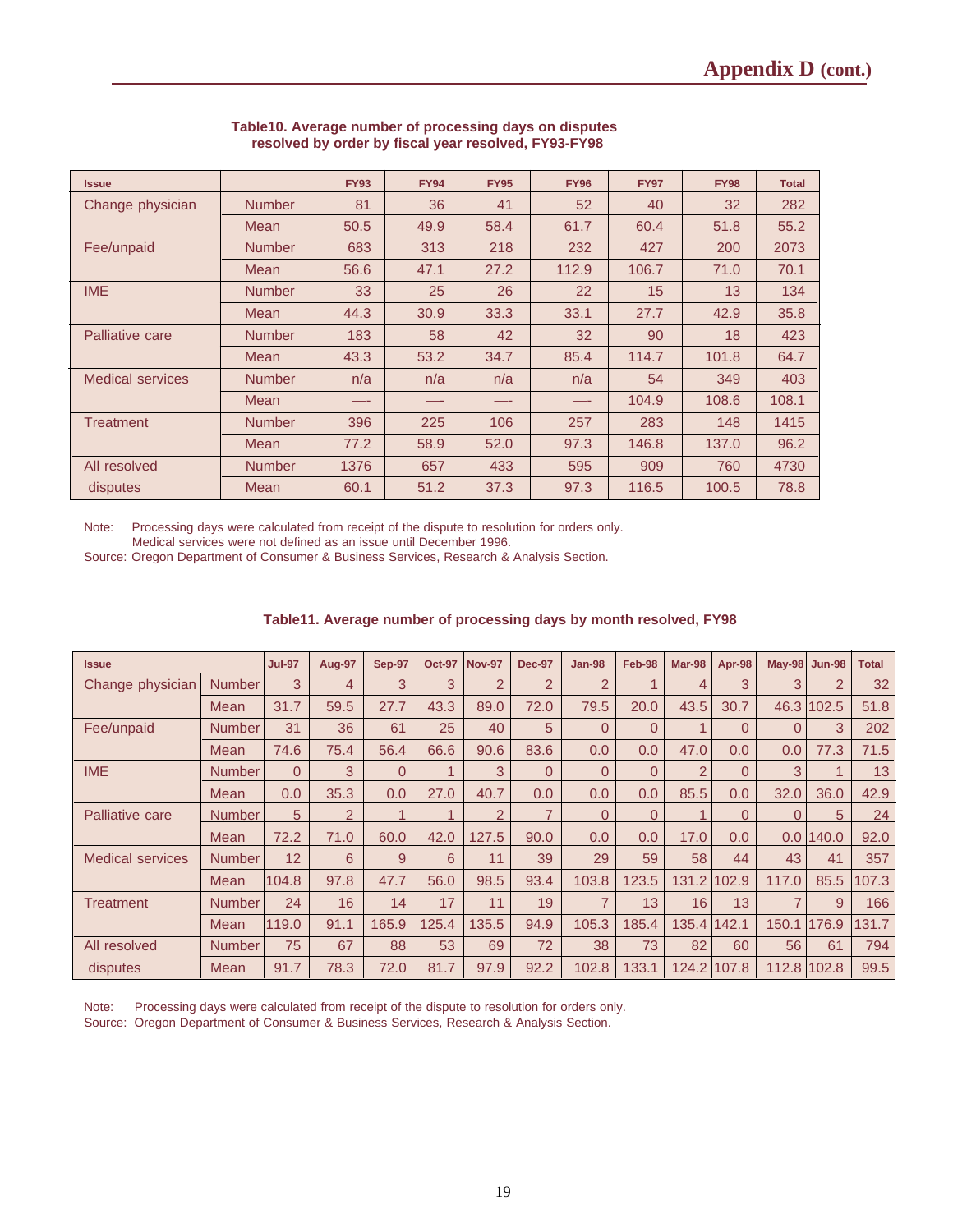|                   |               | <b>FY97</b>    |                |         |                | <b>FY98</b>    |                | <b>FY97 &amp; FY98</b> |                 |                 |  |
|-------------------|---------------|----------------|----------------|---------|----------------|----------------|----------------|------------------------|-----------------|-----------------|--|
|                   |               | To             | To panel       | To      | <b>To</b>      | To panel       | To             | To                     | To panel        | To              |  |
| <b>Issue</b>      |               | establish      | report         | outcome | establish      | report         | outcome        | establish              | report          | outcome         |  |
| <b>Medical</b>    | <b>Number</b> | $\overline{4}$ | $\overline{4}$ | 4       | 8              | 8              | 8              | 12                     | 12 <sup>2</sup> | 12 <sup>2</sup> |  |
| services          | Mean          | 86.5           | 56.3           | 136.8   | 84.1           | 16.0           | 80.3           | 84.9                   | 29.4            | 99.1            |  |
| <b>Palliative</b> | <b>Number</b> | 22             | 22             | 22      | $\overline{2}$ | $\overline{2}$ | $\overline{2}$ | 24                     | 24              | 24              |  |
| care              | Mean          | 64.9           | 22.1           | 55.1    | 130.0          | 12.0           | 91.0           | 70.3                   | 21.3            | 58.1            |  |
| Treatment         | <b>Number</b> | 118            | 118            | 118     | 79             | 79             | 79             | 197                    | 197             | 197             |  |
|                   | Mean          | 95.7           | 30.2           | 85.5    | 84.5           | 29.9           | 76.2           | 91.2                   | 30.1            | 81.8            |  |
| All panel         | <b>Number</b> | 144            | 144            | 144     | 89             | 89             | 89             | 233                    | 233             | 233             |  |
| <b>issues</b>     | Mean          | 90.7           | 29.7           | 82.3    | 85.5           | 28.2           | 76.9           | 88.7                   | 29.1            | 80.2            |  |

#### **Table 12. Average number of processing days for phases of resolution involving physician reviewers by the year resolved, FY97 & FY98**

Note: To established = average number of days from receipt of the dispute to the date the panel was established. To panel report = average number of days from date panel was established to the date the panel's report was received.

To outcome = average number of days from receipt of the panel's report to the date the dispute was resolved. Source: Oregon Department of Consumer & Business Services, Research & Analysis Section.

| Appeal type        | <b>Issue</b>     |               | <b>Pending</b> | <b>Resolved</b> | <b>Total</b> |
|--------------------|------------------|---------------|----------------|-----------------|--------------|
|                    |                  |               |                |                 |              |
| <b>Director</b>    | Fee/unpaid       | N             | 5              | 16              | 21           |
|                    |                  | %             | 23.8           | 76.2            | 100.0        |
|                    | Palliative care  | N             | U              |                 |              |
|                    |                  | %             | 0.0            | 100.0           | 100.0        |
|                    | <b>Medical</b>   | N             | 13             | 34              | 47           |
|                    | services         | $\%$          | 27.7           | 72.3            | 100.0        |
|                    | <b>Treatment</b> | N             | $\overline{0}$ | 18              | 18           |
|                    |                  | $\frac{0}{0}$ | 0.0            | 100.0           | 100.0        |
| <b>Grand total</b> |                  | N             | 18             | 69              | 87           |
|                    |                  | %             | 20.7           | 79.3            | 100.0        |

**Table 13. Status of appeals of orders issued, FY98**

Note: Appeal data is current through May 1999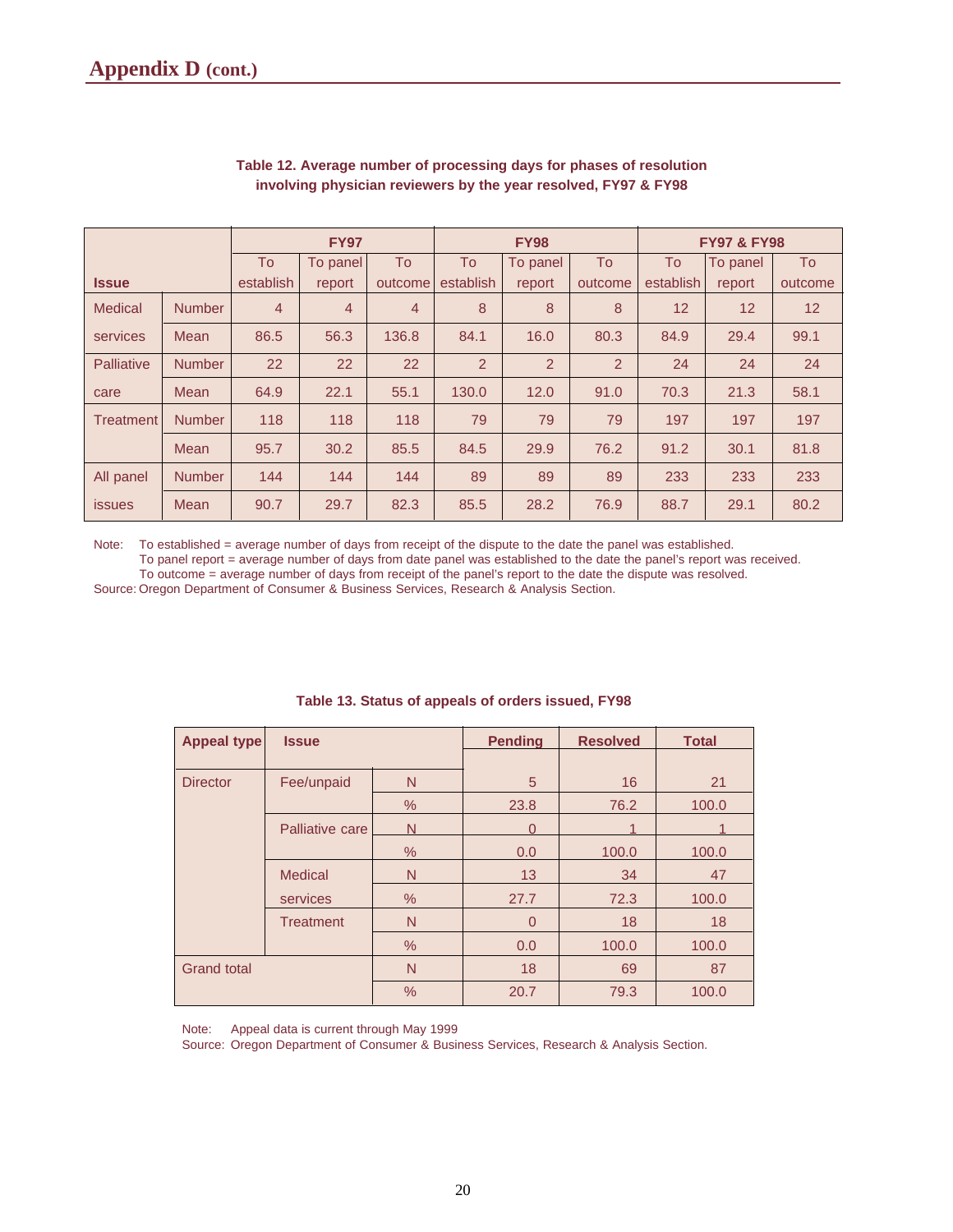| <b>Appeal type</b> | <b>Issue</b> |               | <b>Affirmed</b> | <b>Reversed</b> | Withdrawn | <b>Dismissed</b> | <b>Stipulation</b> | <b>Other</b> | <b>Partial</b> | <b>Total</b> |
|--------------------|--------------|---------------|-----------------|-----------------|-----------|------------------|--------------------|--------------|----------------|--------------|
|                    |              |               |                 |                 |           |                  |                    |              |                |              |
| <b>Director</b>    | Fee/unpaid   | N             | 3               | 1               | 3         | 5                | $\overline{2}$     | 2            | $\Omega$       | 16           |
|                    |              | $\frac{9}{6}$ | 18.8            | 6.3             | 18.8      | 31.3             | 12.5               | 12.5         | 0.0            | 100.0        |
|                    | Palliative   | N             |                 | $\Omega$        | $\Omega$  | $\Omega$         | 0                  | $\Omega$     | 0              |              |
|                    | care         | %             | 100.0           | 0.0             | 0.0       | 0.0              | 0.0                | 0.0          | 0.0            | 100.0        |
|                    | Medical      | N             | 12              | $\overline{4}$  | 12        | 3                | $\mathcal{P}$      | $\Omega$     |                | 34           |
|                    | services     | $\%$          | 35.3            | 11.8            | 35.3      | 8.8              | 5.9                | 0.0          | 2.9            | 100.0        |
|                    | Treatment    | N             | 6               |                 | 5         | 3                | $\overline{2}$     |              | $\Omega$       | 18           |
|                    |              | $\%$          | 33.3            | 5.6             | 27.8      | 16.7             | 11.1               | 5.6          | 0.0            | 100.0        |
| <b>Grand Total</b> |              | N             | 22              | 6               | 20        | 11               | 6                  | 3            |                | 69           |
|                    |              | $\frac{1}{2}$ | 31.9            | 8.7             | 29.0      | 15.9             | 8.7                | 4.3          | 1.4            | 100.0        |

#### **Table 14. Results of appeals of orders issued, FY98**

Note: Appeal data is current through May 1999.

Due to rounding, percentage totals may not equal 100.

Source: Oregon Department of Consumer & Business Services, Research & Analysis Section.

| <b>Issue</b>           |               | <b>Beyond time line</b> |                | <b>Within time line</b> | <b>Total</b> |       |
|------------------------|---------------|-------------------------|----------------|-------------------------|--------------|-------|
|                        | N             | $\%$                    | N              | $\frac{0}{0}$           | N            | $\%$  |
| Change physician       |               | 16.7                    | 5              | 83.3                    | 6            | 100.0 |
| Fee/unpaid             | 6             | 8.1                     | 68             | 91.9                    | 74           | 100.0 |
| <b>IME</b>             | 0             | 0.0                     |                | 100.0                   |              | 100.0 |
| Palliative care        | $\mathcal{P}$ | 33.3                    | $\overline{4}$ | 66.7                    | 6            | 100.0 |
| <b>Medical sevices</b> | 6             | 21.4                    | 22             | 78.6                    | 28           | 100.0 |
| <b>Treatment</b>       | 30            | 47.6                    | 33             | 52.4                    | 63           | 100.0 |
| <b>Grand total</b>     | 45            | 25.3                    | 133            | 74.7                    | 178          | 100.0 |

**Table 15. Unresolved disputes as of July 1, 1997**

Note: Change of physician, IME time line = 45 days from receipt.

Fee/unpaid time line = 60 days from receipt.

Palliative care time line = either 30 days (no panel) or 75 days (panel) from receipt. Treatment time line = 60 days from receipt.

Source: Oregon Department of Consumer & Business Services, Research & Analysis Section.

**Table 16. Unresolved disputes as of July 1, 1998**

| <b>Issue</b>           |                | <b>Beyond time line</b> | <b>Within time line</b> |       | <b>Total</b> |       |
|------------------------|----------------|-------------------------|-------------------------|-------|--------------|-------|
|                        | N              | $\%$                    | N                       | $\%$  | N            | $\%$  |
| Change physician       | $\overline{4}$ | 50.0                    | $\overline{4}$          | 50.0  | 8            | 100.0 |
| Fee/unpaid             | 5              | 45.5                    | 6                       | 54.5  | 11           | 100.0 |
| <b>IME</b>             | $\overline{0}$ | 0.0                     |                         | 100.0 |              | 100.0 |
| Palliative care        | 11             | 84.6                    | 2                       | 15.4  | 13           | 100.0 |
| <b>Medical sevices</b> | 32             | 34.4                    | 61                      | 65.6  | 93           | 100.0 |
| <b>Treatment</b>       | 54             | 60.7                    | 35                      | 39.3  | 89           | 100.0 |
| <b>Grand total</b>     | 106            | 49.3                    | 109                     | 50.7  | 215          | 100.0 |

Note: Change of physician, IME time line = 45 days from receipt.

Fee/unpaid time line = 60 days from receipt.

Palliative care time line = either 30 days (no panel) or 75 days (panel) from receipt.

Treatment time line = 60 days from receipt.